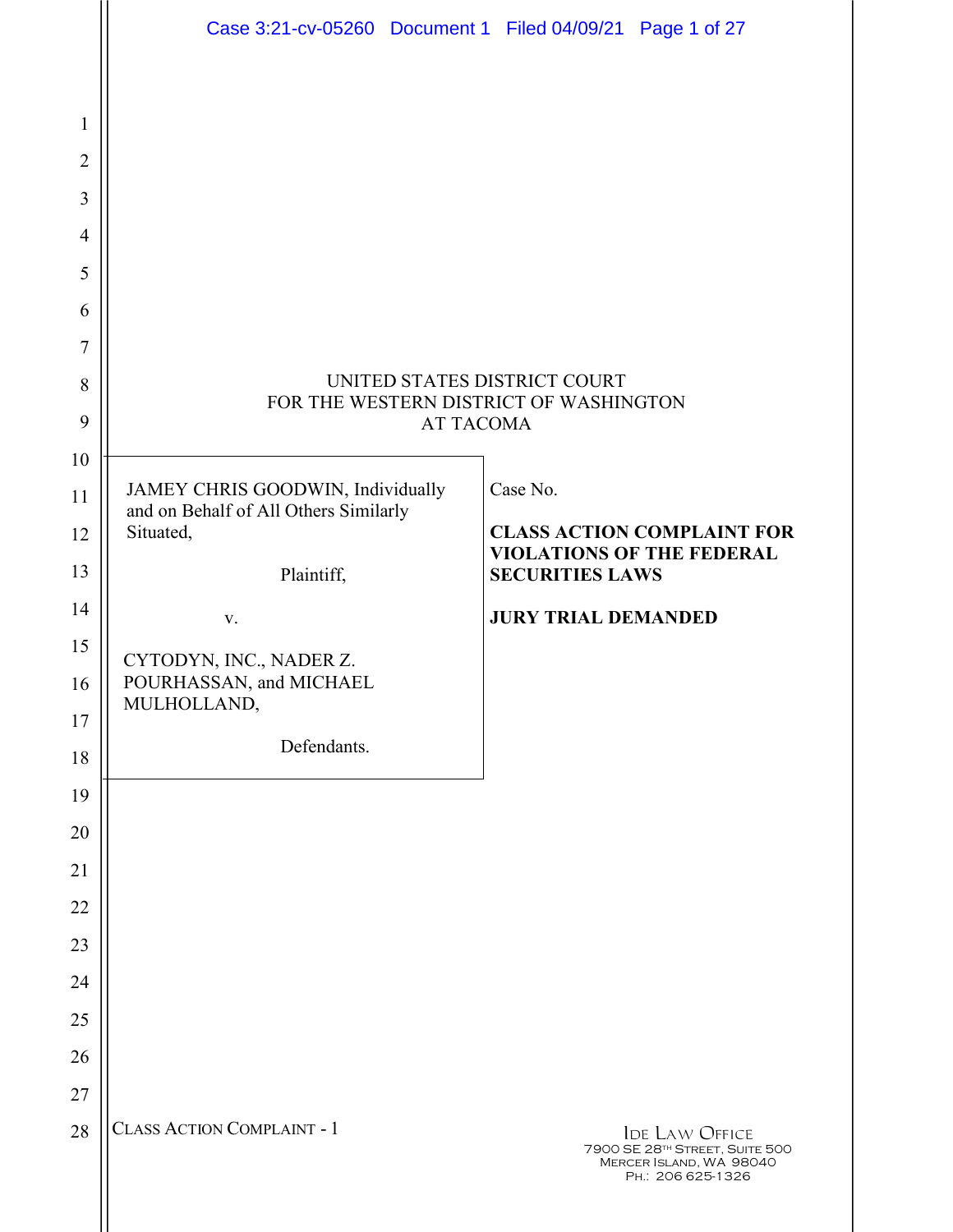Plaintiff Jamey Chris Goodwin ("Plaintiff"), individually and on behalf of all others similarly situated, alleges the following based upon personal knowledge, as to Plaintiff and Plaintiff's own acts, and upon information and belief, as to all other matters, based upon, *inter alia*, the investigation conducted by and through Plaintiff's attorneys, which included, among other things: a review of Defendants' public documents, conference calls, and announcements; United States ("U.S.") Securities and Exchange Commission ("SEC") filings; wire and press releases published by and regarding CytoDyn, Inc. ("CytoDyn" or the "Company"); analysts' reports and advisories about the Company; and information readily obtainable on the Internet.

### **NATURE OF THE ACTION**

1. This is a federal securities class action on behalf of a class consisting of all persons and entities that purchased or otherwise acquired CytoDyn common stock between March 27, 2020 and March 9, 2021, inclusive (the "Class Period"). Plaintiff brings claims under the Securities Exchange Act of 1934 (the "Exchange Act") against Defendants CytoDyn, the Company's Chief Executive Officer ("CEO") Nader Z. Pourhassan ("Pourhassan"), and the Company's Chief Financial Officer ("CFO") Michael Mulholland ("Mulholland"), and seeks to recover damages caused by Defendants' violations of the Exchange Act.

2. CytoDyn is a publicly-traded biotechnology company. Headquartered in Vancouver, Washington, and incorporated in Delaware, CytoDyn is focused on the development and commercialization of a drug named "Leronlimab" which has long been promoted as a potential therapy for HIV patients.

3. Since the beginning of the global COVID-19 pandemic, however, CytoDyn has made an about-face and has begun to aggressively tout Leronlimab as a treatment for COVID-19.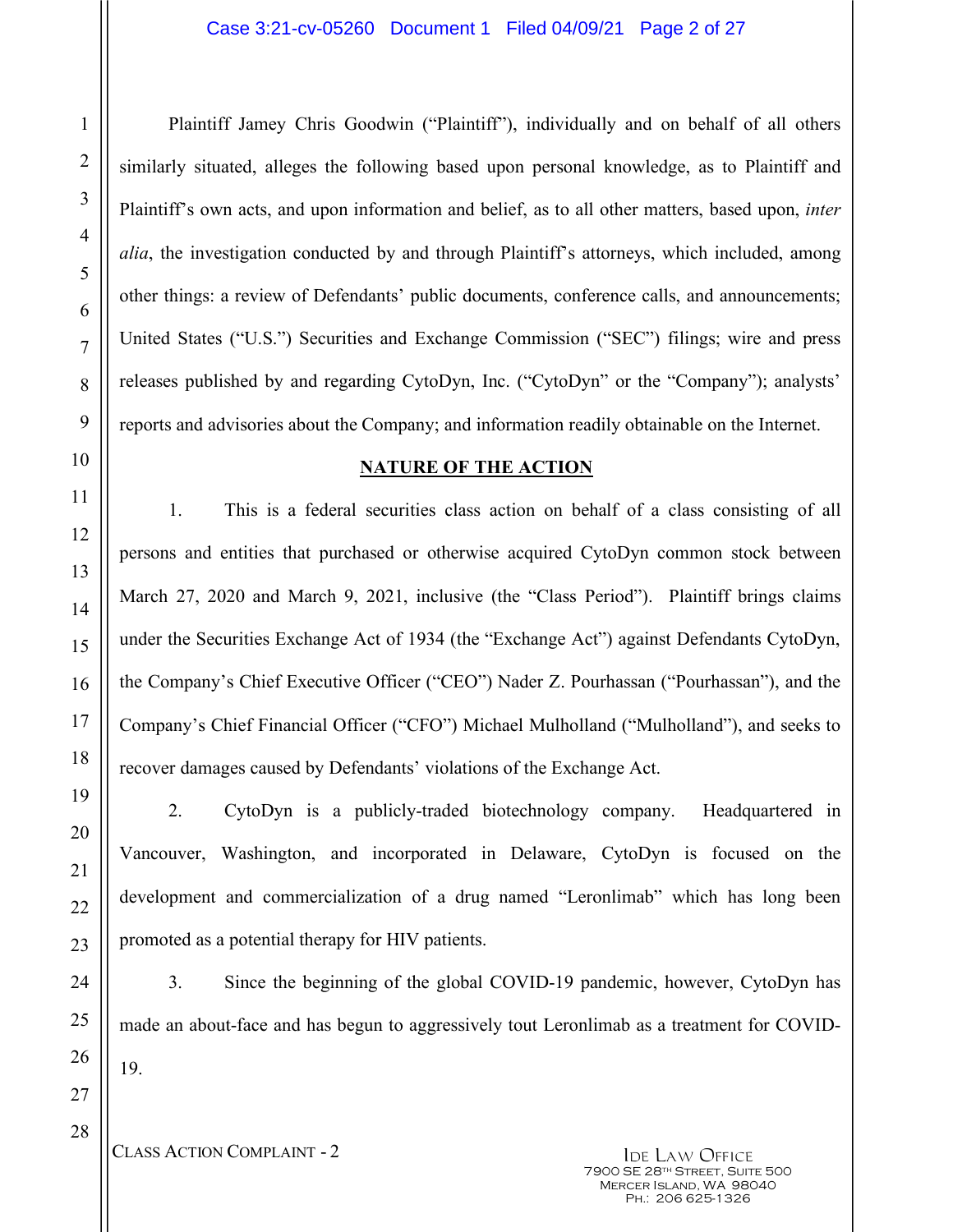4. After CytoDyn's pivot to hyping Leronlimab as a treatment for COVID-19, CytoDyn's stock price rose exponentially. Throughout 2019, CytoDyn's stock traded for less than \$1.00 per share. Upon the pivot to hyping Leronlimab as a COVID-19 treatment, however, CytoDyn's stock price skyrocketed. The hype hit its peak when CytoDyn shares reached over \$10.00 per share on June 30, 2020.

5. CytoDyn issued numerous press releases, conducted conference calls, participated in interviews, and aggressively utilized several third-party investor relations and stock newsletter services to tout Leronlimab as a potential treatment for COVID-19 and to pump up the stock price of CytoDyn while executives aggressively sold shares.

6. Indeed, while CytoDyn's stock price was sufficiently pumped with the COVID-19 cure hype, long-term shareholders, including Defendants Pourhassan and Mulholland, dumped millions of shares. For example, on April 30, 2020, after exercising options to purchase millions of CytoDyn shares at prices less than \$1.00 per share, Defendant Pourhassan sold over 4.8 million shares of CytoDyn stock, for over \$15.7 million in total proceeds. Defendant Pourhassan's sale was approximately 85% of his total holdings of CytoDyn stock. In addition, on December 21, 2020, Defendant Mullholland sold over 1.1 million shares for over \$5.8 million in total proceeds. Thereafter, on December 28, 2020, Defendant Mullholland sold over 711,000 shares for over \$4.4 million in total proceeds.

7. In addition to overstating the viability of Leronlimab as a COVID-19 treatment, CytoDyn also engaged in a wrongful scheme with its lender, Iliad Research and Trading L.P. ("Iliad"), and its principal John Fife ("Fife"), whereby Iliad and other Fife entities operated as an unregistered securities dealer for CytoDyn. In connection with Iliad lending funds to CytoDyn, Iliad obtained a convertible promissory note from CytoDyn and converted the note

CLASS ACTION COMPLAINT - 3 IDE LAW OFFICE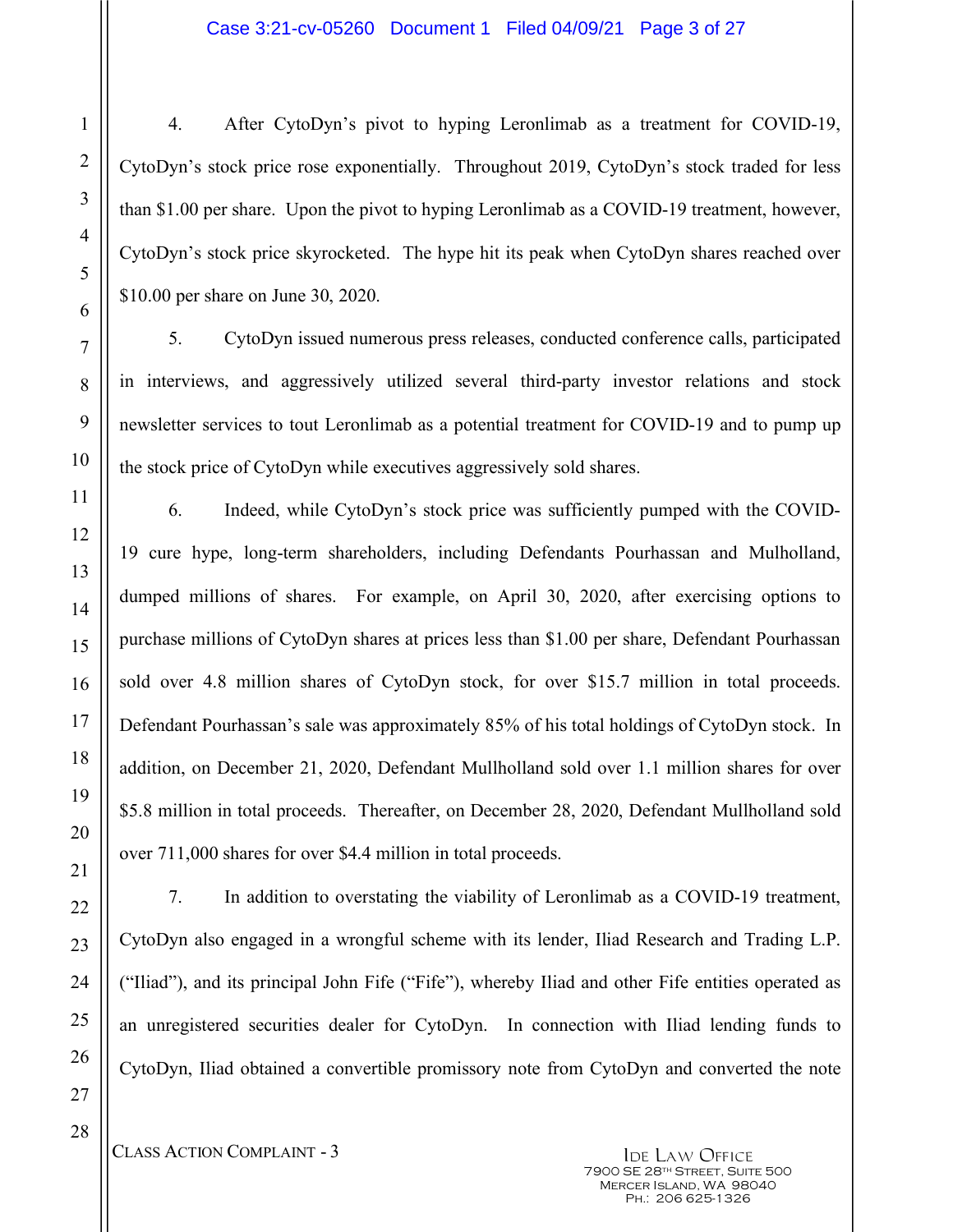into newly issued shares of CytoDyn and sold those shares into the public market at a profit, in violation of the dealer registration requirements of the federal securities laws.

8. Following Defendants Pourhassan's and Mulholland's cash-out of CytoDyn shares at artificially inflated prices, the price of CytoDyn shares dropped precipitously to the detriment of Plaintiff and the class. The market has learned that CytoDyn's development and marketing of Leronlimab as a treatment for COVID-19 was not commercially viable for CytoDyn.

## **JURISDICTION AND VENUE**

9. The claims asserted herein arise under and pursuant to Sections 10(b) and 20(a) of the Exchange Act (15 U.S.C. §§ 78j(b) and 78t(a)) and Rule 10b-5 promulgated thereunder by the SEC (17 C.F.R. § 240.10b-5).

10. This Court has jurisdiction over the subject matter of this action pursuant to Section 27 of the Exchange Act (15 U.S.C. § 78aa) and 28 U.S.C. § 1331.

11. Venue is proper in this District pursuant to Section 27 of the Exchange Act (15 U.S.C. § 78aa) and 28 U.S.C. § 1391(b), as the misleading statements entered into this District.

12. In connection with the acts, conduct, and other wrongs alleged in this Complaint, Defendants, directly or indirectly, used the means and instrumentalities of interstate commerce, including, but not limited to, the U.S. mail, interstate telephone communications, and facilities of national securities markets. All of the transactions in the securities that are at issue in this action took place within the U.S.

CLASS ACTION COMPLAINT - 4 IDE LAW OFFICE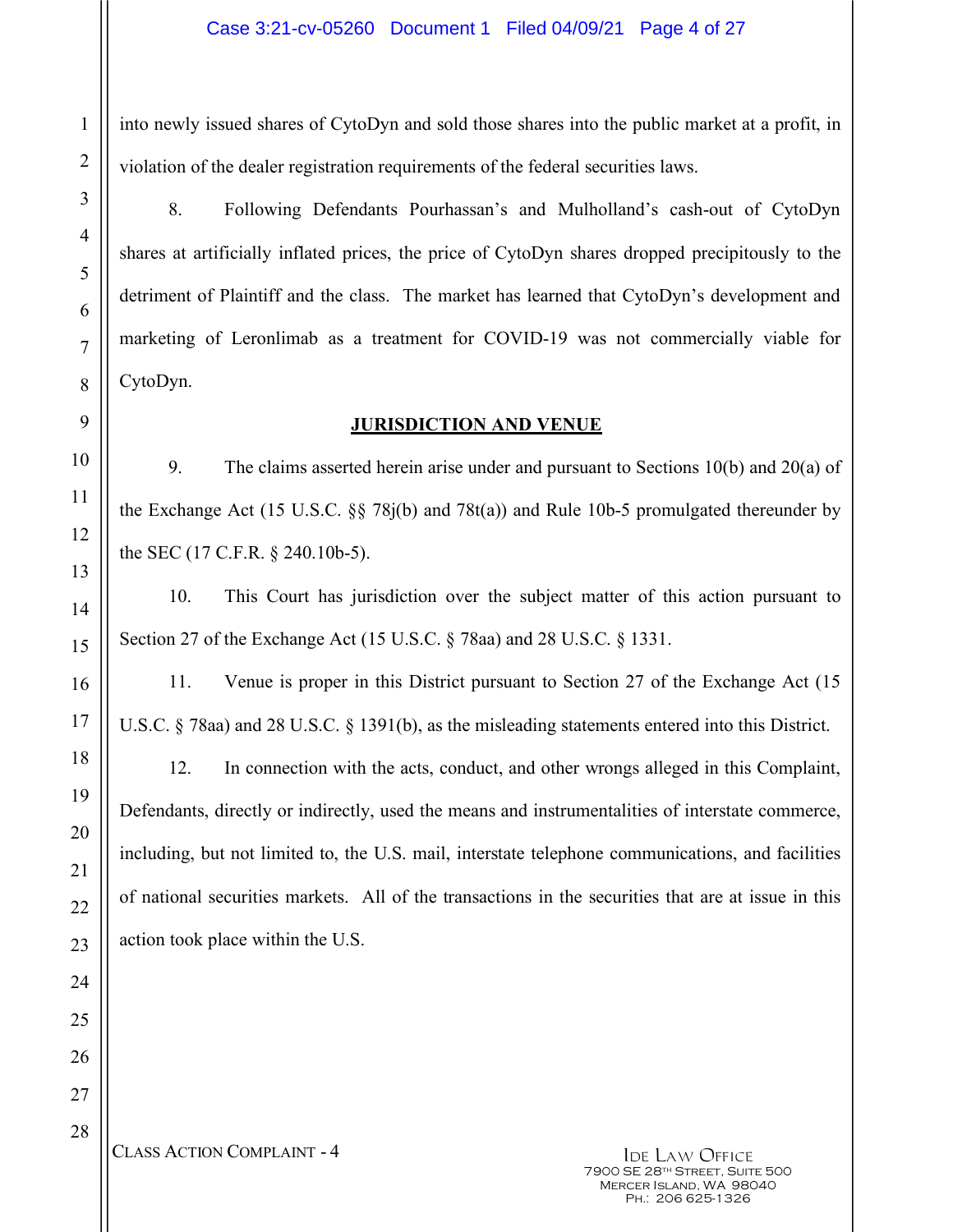## **PARTIES**

13. Plaintiff purchased or otherwise acquired CytoDyn shares at artificially inflated prices during the Class Period and was damaged upon the revelation of the alleged corrective disclosures.

14. Defendant CytoDyn is a biotech company based in Vancouver, Washington. CytoDyn's business is primarily focused on the development and commercialization of a drug named Leronlimab. CytoDyn's stock trades in the U.S. under the symbol "CYDY."

15. The Company is liable for the acts of the Individual Defendants (defined below) and its employees under the doctrine of *respondeat superior* and common law principles of agency because all of the wrongful acts complained of herein were carried out within the scope of their employment.

16. Defendant Pourhassan is CytoDyn's CEO and a director of the Company.

17. Defendant Mullholland is CytoDyn's CFO.

18. Defendants Pourhassan and Mullholland are collectively referred to herein as the "Individual Defendants."

19. CytoDyn and the Individual Defendants are collectively referred to herein as "Defendants."

# **SUBSTANTIVE ALLEGATIONS**

20. The Class Period begins on March 27, 2020. On that day, CytoDyn issued two press releases regarding Leronlimab's use in treating COVID-19 patients. CytoDyn issued a release entitled "Leronlimab Used in Seven Patients with Severe COVID-19 Demonstrated Promise with Two Intubated Patients in ICU, Removed from ICU and Extubated with Reduced Pulmonary Inflammation." That press release stated:

1

2

3

4

5

6

7

8

9

10

11

12

13

14

15

16

CLASS ACTION COMPLAINT - 5 IDE LAW OFFICE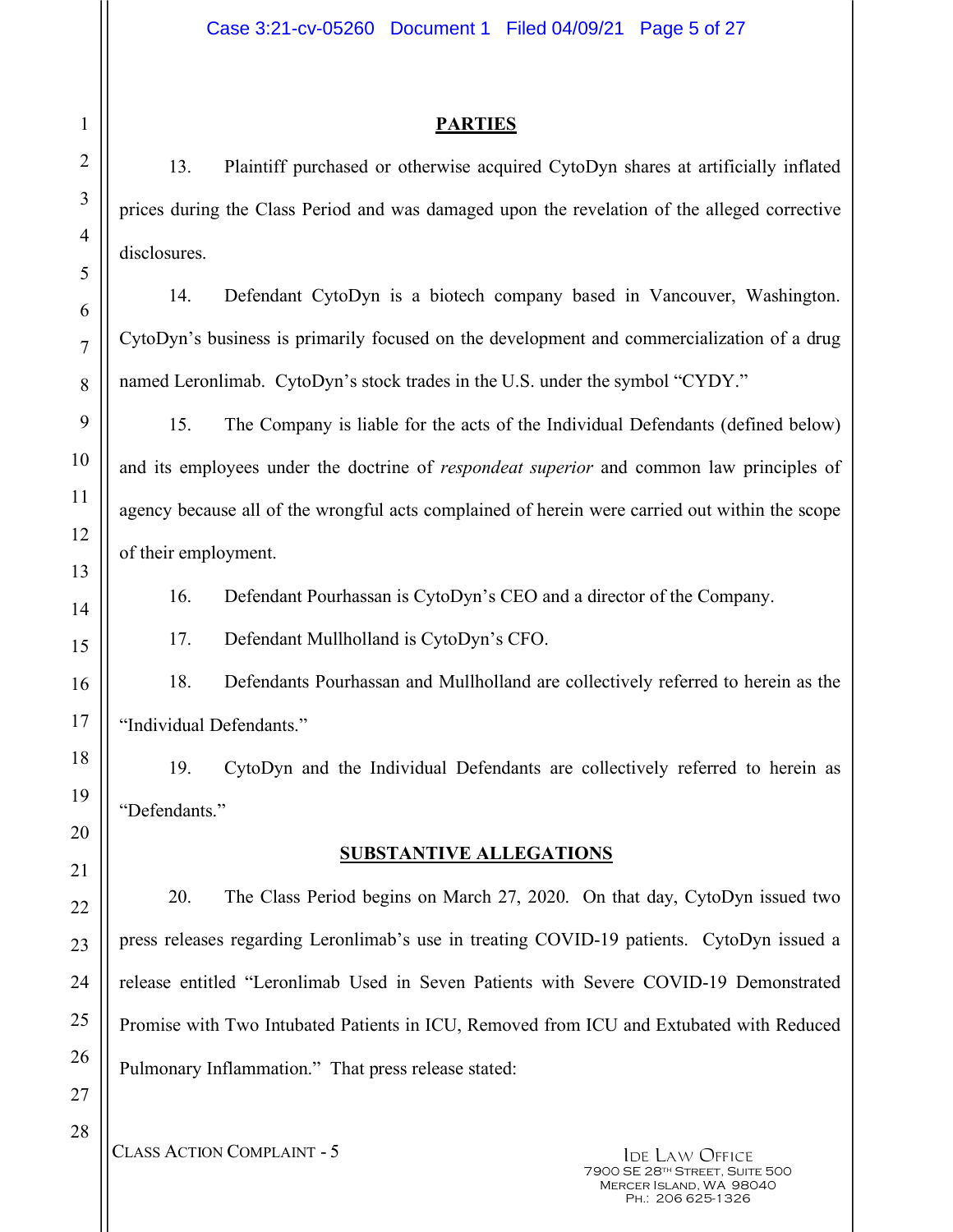VANCOUVER, Washington, March 27, 2020 (GLOBE NEWSWIRE) – CytoDyn Inc. (CYDY), ("CytoDyn" or the "Company"), a late-stage biotechnology company developing Leronlimab (PRO 140), a CCR5 antagonist with the potential for multiple therapeutic indications, announced today the threeday results post-Leronlimab treatment of the first four patients under an Emergency Investigational New Drug (EIND) granted by the U.S. Food and Drug Administration (FDA). A total of seven patients have been enrolled thus far under EIND in the same leading medical center in the New York City area.

The treatment with Leronlimab is targeted as a therapy for patients who experience respiratory complications as a result of contracting SARS-CoV-2 causing the Coronavirus Disease 2019 (COVID-19). Leronlimab is believed to provide therapeutic benefit by enhancing the immune response while mitigating the "cytokine storm" that leads to morbidity and mortality in these patients.

Bruce Patterson, M.D., Chief Executive Officer and founder of IncellDx, a diagnostic partner and advisor to CytoDyn, said, "IncellDx has developed specific companion diagnostic tests to determine the efficacy and dosing of Leronlimab in these severe cases of COVID-19. We found that patients with severe COVID-19 disease are in the midst of immunologic chaos which includes the cytokine storm. Our companion diagnostics showed that after three days of therapy, the immune profile in these patients approached normal levels and the levels of cytokines involved in the cytokine storm were much improved."

Jacob Lalezari, M.D., Interim Chief Medical Officer of CytoDyn, commented, "These preliminary results give hope that Leronlimab may help hospitalized patients with COVID-19 recover from the pulmonary inflammation that drives mortality and the need for ventilators. A leading medical center in the heart of the New York City epidemic was instrumental in giving the preliminary data."

Nader Pourhassan, Ph.D., President and Chief Executive Officer of CytoDyn said: "We are extremely pleased for the coronavirus patients under the care of the treating medical team and that the FDA is so responsive to advance our Phase 2 clinical trial. I am very hopeful that Leronlimab can help to reduce the rate of mortality among COVID-19 patients with severe symptoms of ARDS and to assist our government to fight this battle."

1

2

3

4

5

6

7

8

9

10

11

12

13

14

15

16

17

18

19

20

21

22

23

24

25

26

27

28

21. On March 31, 2020, CytoDyn entered into a Securities Purchase Agreement with

Iliad whereby CytoDyn issued a secured convertible promissory note in the initial principal amount of \$17.1 million. Iliad gave consideration of \$15.0 million. The note was secured by all of the assets of CytoDyn, except its intellectual property. As part of the agreement, Iliad had the option to convert all or part of the outstanding balance into shares of common stock at an

CLASS ACTION COMPLAINT - 6 IDE LAW OFFICE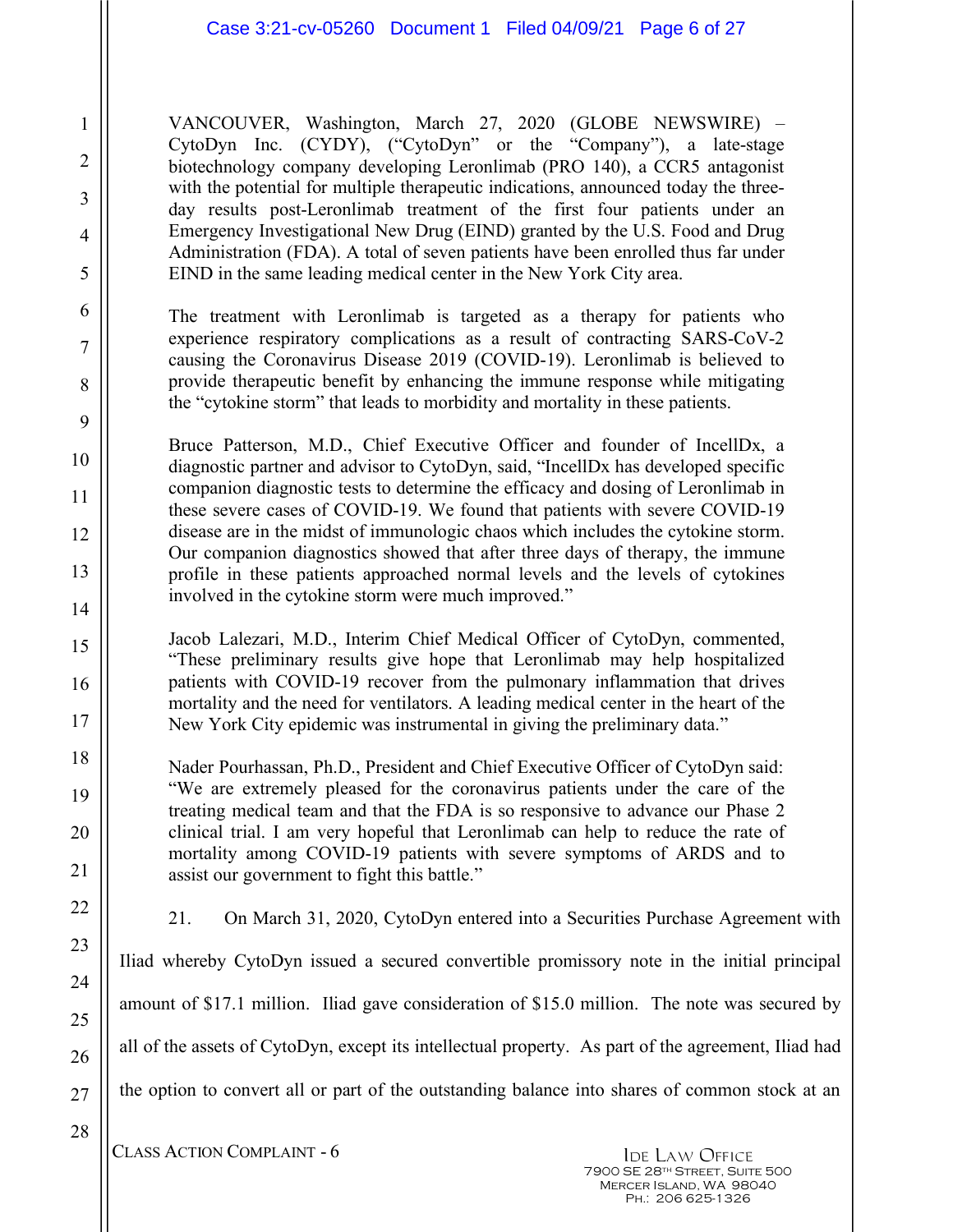### Case 3:21-cv-05260 Document 1 Filed 04/09/21 Page 7 of 27

initial conversion price of \$4.50 per share. Iliad secured anti-dilution adjustments with the promissory note and the conversion price of the promissory note was made subject to fullratchet anti-dilution protection, pursuant to which the conversion price would be automatically reduced to equal the effective price per share in any new offering by CytoDyn of equity securities.

22. At the same time that CytoDyn was entering into the agreement with Iliad, CytoDyn's stock price rose dramatically as it aggressively touted Leronlimab as a treatment for COVID-19. After trading below \$1.00 per share for the entirety of 2019, the price of CytoDyn stock skyrocketed.

23. Shares of CytoDyn were so actively traded during April 2020 that they accounted for nearly half of all dollar volume on the entire OTCQB Venture Market. The trading volume of CytoDyn trades in April was \$612,566,094.1

24. On April 30, 2020, CytoDyn filed a Form S-3 with the SEC. The Company registered over 46.3 million shares of common stock for resale by "selling shareholders." These shares in the offering were largely comprised of converted preferred stock and exercised warrants and stock options.

25. One of the selling shareholders identified was Iliad. Pursuant to the Form S-3, Iliad offered 6,300,000 shares that it obtained in connection with the promissory agreement.

26. Another of the selling shareholders was Bruce Patterson ("Patterson"), the CytoDyn "partner" that boasted of Leronlimab's efficacy in treating COVID-19 in CytoDyn press releases. In the Form S-3, Patterson registered for sale 400,000 warrants and/or stock

<sup>1</sup> *See* https://www.benzinga.com/news/20/05/16076196/these-were-the-most-active-securities-on-otc-markets-inapril.

-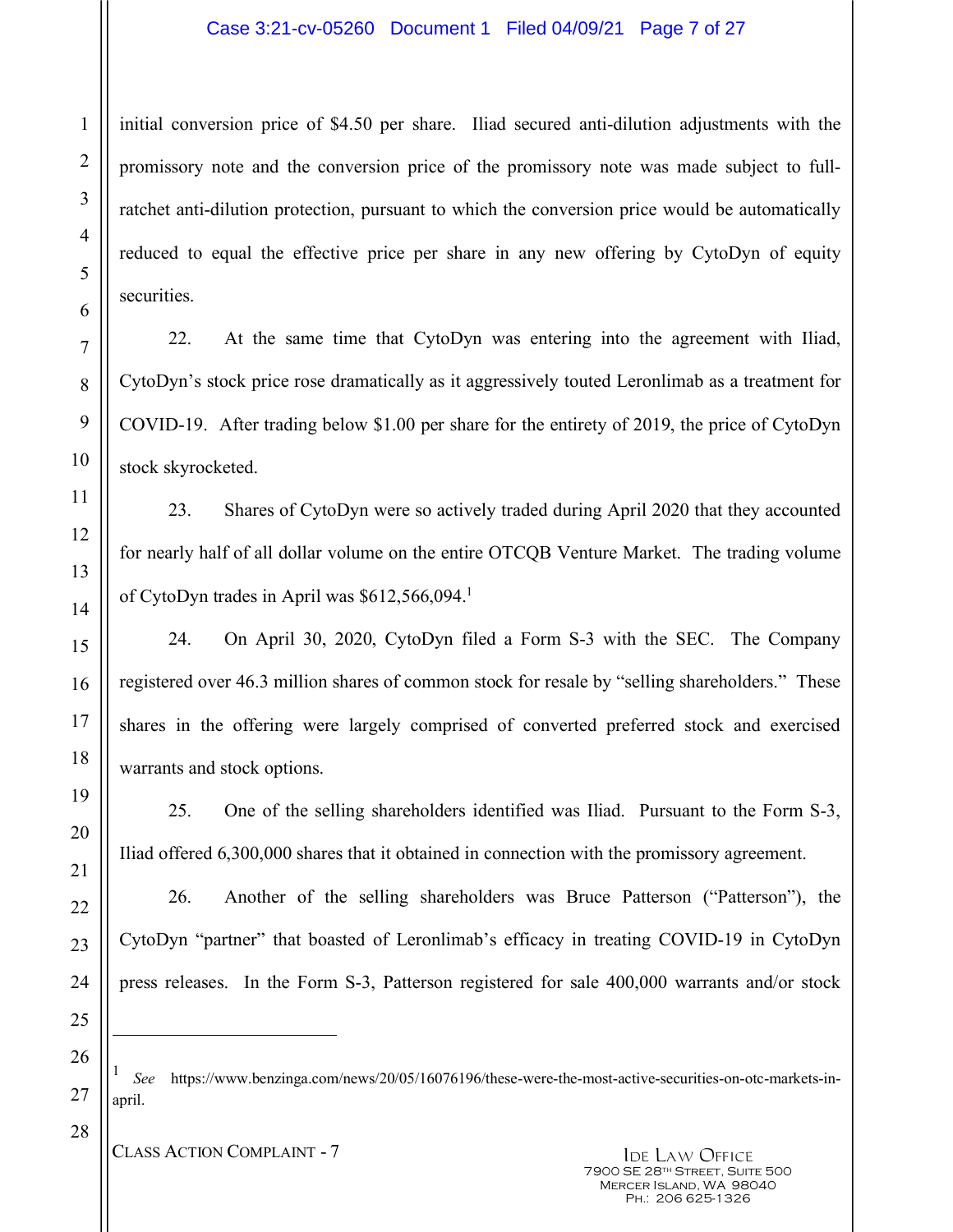options. The Form S-3 also noted that Patterson continued to own 169,242 shares following the offering.

27. Another of the selling shareholders identified in the Form S-3 is Michael McCarthy ("McCarthy"). McCarthy is the former owner of The DreamTeam Group, Mission Investor Relations, LLC, and QualityStocks LLC. On April 10, 2017, the SEC hit McCarthy and his businesses with an Order Instituting Cease and Desist Proceedings Pursuant to Section 8A of the Securities Act of 1933, Making Findings, and Imposing a Cease and Desist Order in connection with improper stock promotion of two pharmaceutical companies, Galena Biopharma, Inc. ("Galena"), and CytRx Corporation ("CytRx"). *See In the Matter of Michael A. McCarthy, The DreamTeam Group, LLC, Mission Investor Relations, LLC, and Qualitystocks LLC*, Administrative Proceeding No. 3-17917, Release No. 10343 (April 10, 2017). The SEC found that McCarthy and his companies paid writers to post misleading internet articles promoting securities of their publicly traded clients. *Id.* The articles purported to be independent when, in fact, they were promotional pieces indirectly funded by the clients. *Id.* Galena and CytRx were both fined by the SEC for this conduct and paid tens of millions in shareholder settlements in connection with the scheme. *See In the Matter of CytRx Corporation*, Administrative Proceeding No. 3-17919, Release No. 10345 (April 10, 2017); *In the Matter of Galena Biopharma, Inc., and Mark J. Ahn*, Administrative Proceeding No. 3- 17911, Release No. 10337 (April 10, 2017).

28. On April 30, 2020, after exercising options to purchase millions of CytoDyn shares at prices less than \$1.00 per share, Defendant Pourhassan sold over 4.8 million shares of CytoDyn stock, for over \$15.7 million in total proceeds. Defendant Pourhassan's sale was approximately 85% of his total holdings of CytoDyn stock.

CLASS ACTION COMPLAINT - 8 IDE LAW OFFICE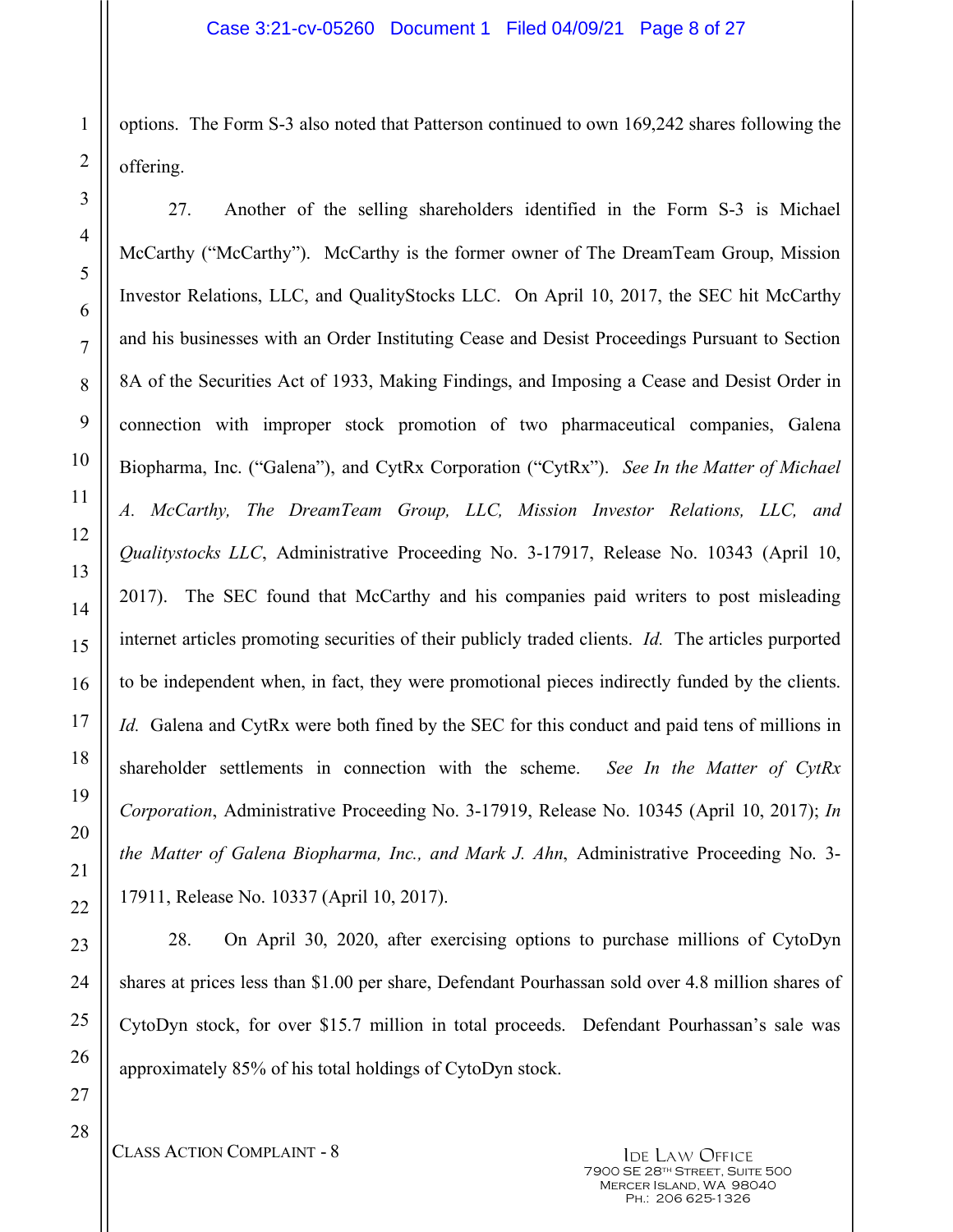29. On June 30, 2020, the price of CytoDyn stock hit its Class Period high of \$10.01 per share, on a trading volume of over 56 million trades.

1

2

3

4

5

6

7

8

9

10

11

12

13

14

15

16

17

18

19

20

21

22

23

24

25

26

27

28

30. In June 2020, CytoDyn remained the most heavily traded security on the OTCQB Market for that month and for the year to date. The dollar volume for June was \$1,031,931,939, which was more than five times greater than the second-most heavily traded security on the OTCQB Venture Market.

31. On July 24, 2020, CytoDyn entered into a second amendment to the secured convertible promissory note with Iliad. The second amendment to the Note eliminated the monthly volume limitation on the Investor's sale of Conversion Shares under the Note.

32. On July 29, 2020, CytoDyn entered into a further agreement with Iliad whereby Iliad would extend credit to CytoDyn in exchange for a \$28.5 million Secured Convertible Promissory Note.

33. On August 17, 2020, CytoDyn issued a press release where it announced that it

had requested emergency use approval from the FDA. The press release stated, in part:

## **CytoDyn Submits its Top-line Report from its Phase 2 COVID-19 Trial to the U.S. FDA and Requests Emergency Use Approval**

*The Top-line Report has been sent to the regulatory authorities in Mexico, and will be provided to U.K. MHRA, and E.U. EMA, with requests for emergency use approval*

*CytoDyn (CYDY) is preparing a Phase 3 protocol for Leronlimab use in longhauler COVID-19 individuals*

VANCOUVER, Washington, Aug. 17, 2020 (GLOBE NEWSWIRE) – CytoDyn Inc., ("CytoDyn" or the "Company"), a late-stage biotechnology company announced today it has provided its Top-line Report from its recently completed, randomized, double-blind, Phase 2 trial for COVID-19 patients with mild-tomoderate symptoms to the U.S. Food and Drug Administration (FDA), and requested emergency use approval.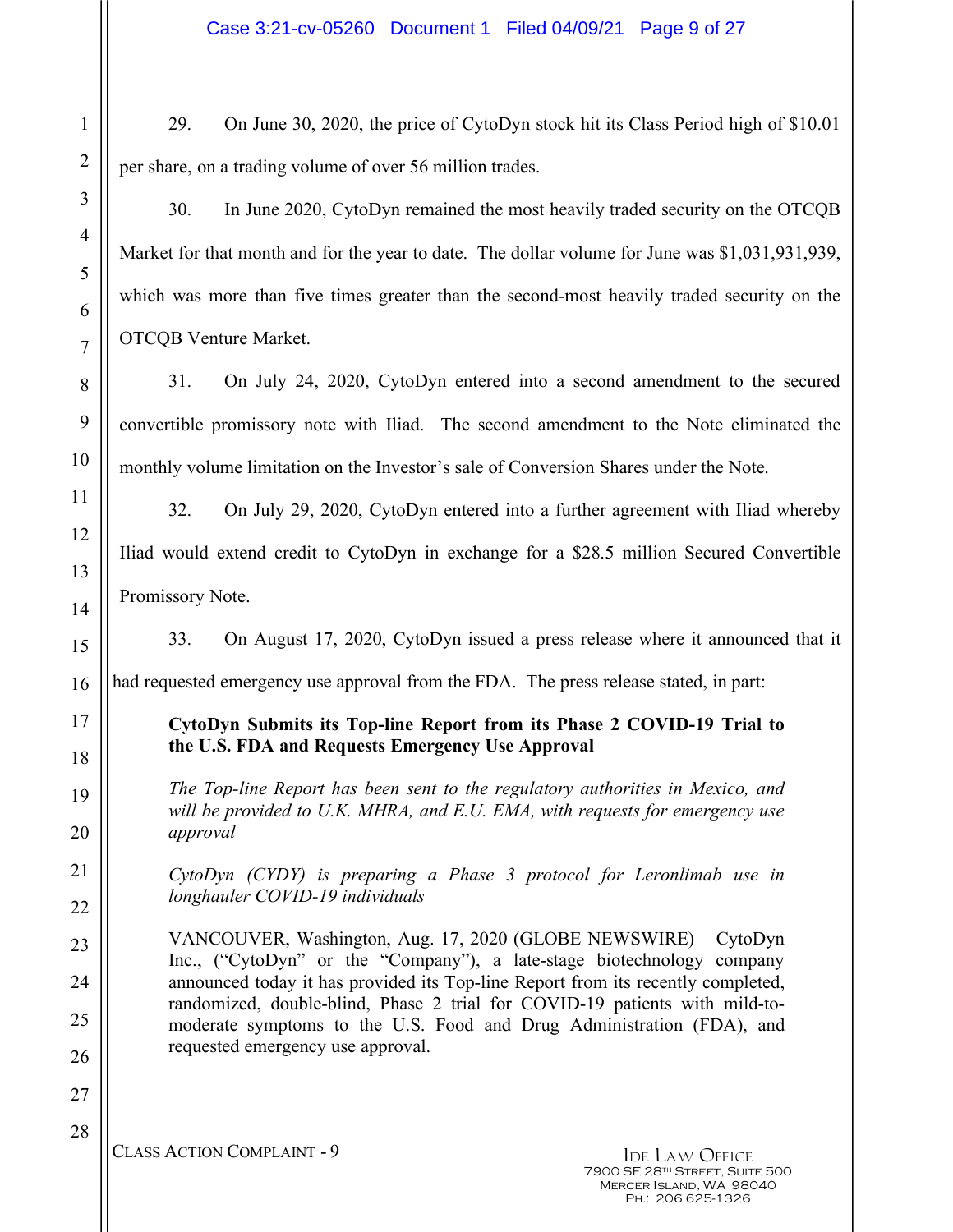In addition, CytoDyn has sent its Top-line Report of the Phase 2, mild-tomoderate COVID-19 population, to the regulatory authorities in Mexico and hopes to obtain emergency use approval from the MHRA in the U.K., EMA in the European Union, as well as the regulatory authorities in the Philippines.

Along with the above activities, CytoDyn has been approached by several doctors about a clinical study of Leronlimab in long-hauler COVID-19 individuals. The Company is preparing a Phase 3 protocol and will file it as soon as possible.

Nader Pourhassan, Ph.D., President and Chief Executive Officer of CytoDyn, stated, "We are very motivated to provide Leronlimab to patients throughout the world who are suffering from COVID-19. We believe the statistically significant data of NEWS2 findings, along with impressive safety results (less SAEs or AEs with Leronlimab vs. placebo), from our Phase 2 trial set forth in the Top-line Report provides compelling data in support of Leronlimab's use to fight COVID-19. We are in discussions with several regulatory agencies in other countries and hope to obtain emergency approval for its use. We are in a very exciting period for CytoDyn in regards to the potential role of Leronlimab in three different COVID-19 populations, mild-to-moderate, severe-to-critical, and long-haulers."

34. The statements made in paragraph 33 are false and misleading because, as would

later be revealed, CytoDyn did not actually request emergency-use authorization ("EUA") from

the FDA.

35. On August 20, 2020, Patterson participated in an interview with Dr. Drew Pinsky, where he noted that he thought CytoDyn would move forward with a federal government program aimed at fast-tracking virus treatments, dubbed Operation Warp Speed. Patterson's comments "went viral" and CytoDyn stock rose 13% to \$3.43 on August 21, 2020, and another 12% to \$3.84 on August 24, 2020.

36. Like Galena, CytRx, and McCarthy's entities, CytoDyn has also aggressively employed stock promotion firms that create misleading newsletters and internet postings to hype investment in CytoDyn and promote the use of Leronlimab as a COVID-19 treatment.

CLASS ACTION COMPLAINT - 10 IDE LAW OFFICE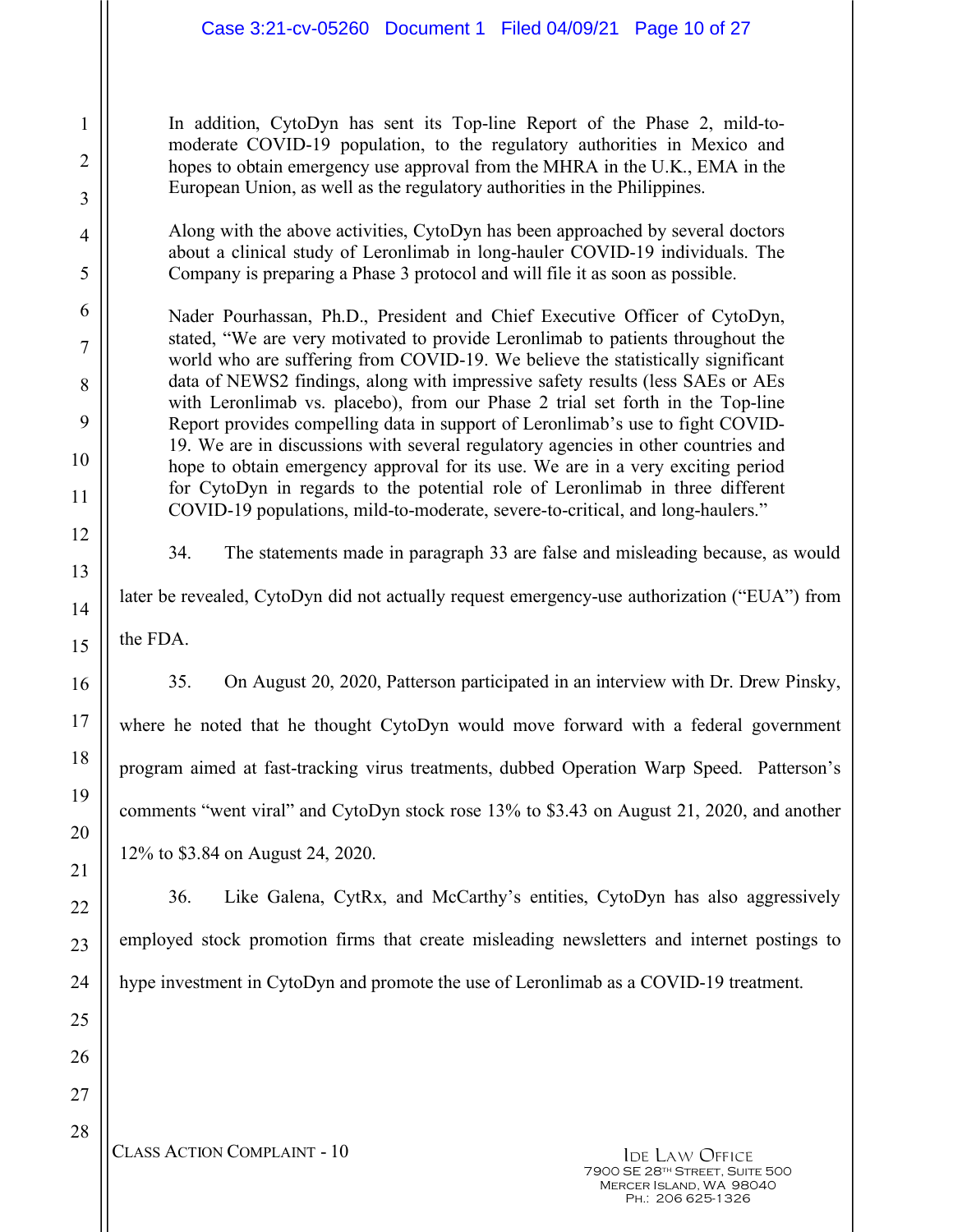37. Throughout September 2020, CytoDyn remained the most traded security on the OTCQB Venture Market, with \$285,663,617 in Dollar Volume.2

38. Through the use of Company press releases and other information released by CytoDyn's partners, CytoDyn has released, or caused to be released, materially false and misleading statements in violation of the federal securities laws.

## **THE TRUTH BEGINS TO EMERGE**

39. Following the pump of CytoDyn stock price and cash-out by Company insiders and long-term shareholders, Defendants' scheme began to unravel. For instance, on August 26, 2020, *The Wall Street Journal* reported that CytoDyn was not being considered for Operation Warp Speed. According to a senior administration official interviewed by *The Wall Street Journal,* "CytoDyn had only completed a preliminary qualification for being included in the initiative." The official said that CytoDyn had submitted information through a so-called CoronaWatch, a program run by the Biomedical Advanced Research and Development Authority, or BARDA, to assess the viability of drugs and therapeutics that might be effective against COVID-19. Technical experts reviewed the submission and opted not to proceed further at this time, the official confirmed.

40. Going further, the official noted that the team responsible for reviewing the materials makes clear to companies that submissions are for informational purposes only and do not lead to funding on their own, and that companies must apply to specific grant programs to receive funding, which CytoDyn has not even done at this time. *See* 

-

<sup>2</sup> *See* https://www.benzinga.com/general/biotech/20/10/18025965/traders-have-rotated-into-big-multinationalcompanies-on-otc-market.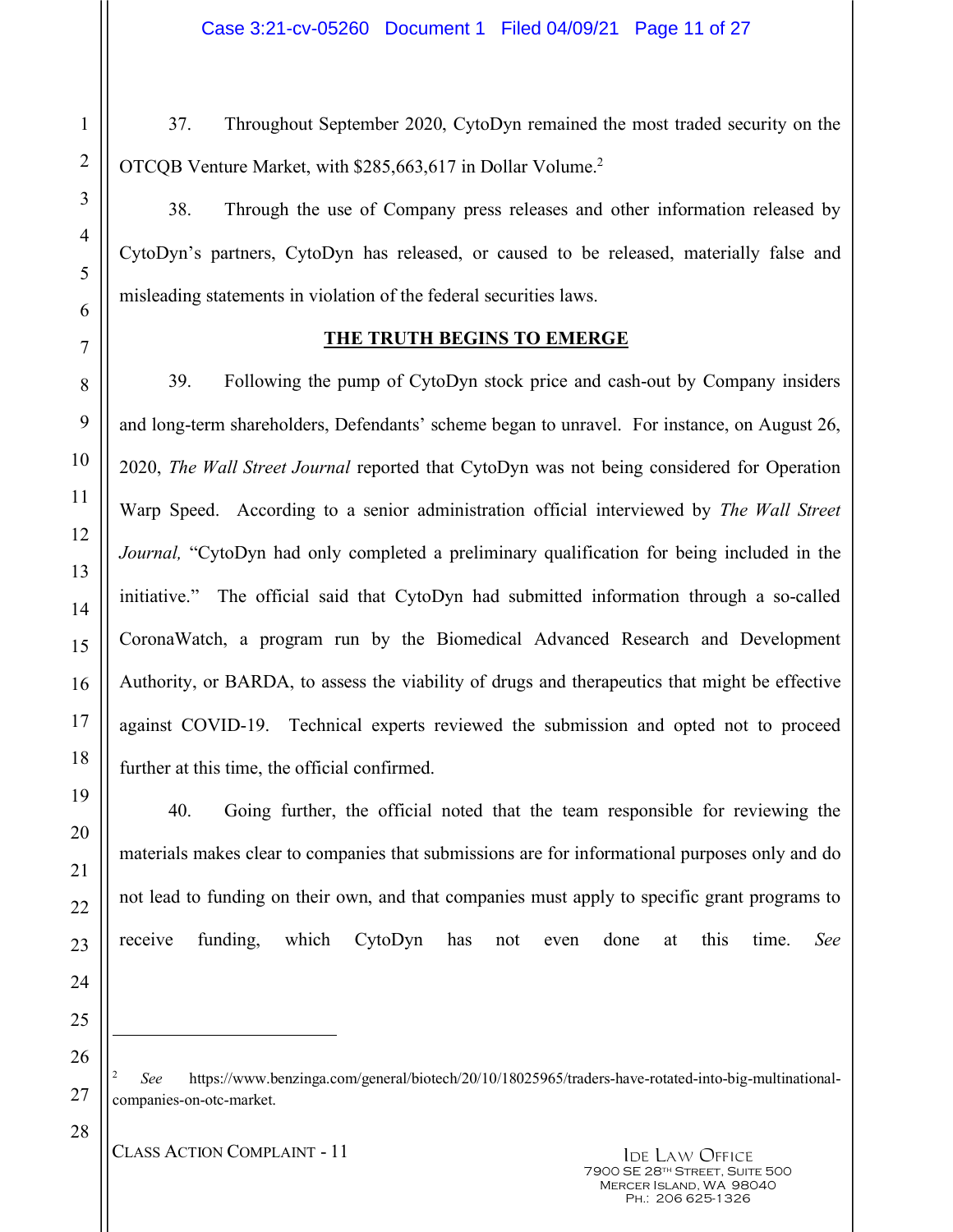https://www.wsj.com/articles/small-biotech-stock-cytodyn-soars-on-warp-speed-comment-11598456736.

41. On the day before the publication of *The Wall Street Journal* article, on August 25, 2020, CytoDyn shares were closed at \$3.81 per share. Following the publication of this article, CytoDyn shares dropped over 17% to \$3.15 over the next two trading days.

42. On September 3, 2020, the SEC filed suit against Iliad, its principal Fife, and related entities, Chicago Venture Partners L.P., St. George Investments LLC, Tonaquint, Inc., and Typenex Co-Investment, LLC. Calling Fife a "recidivist violator of the federal securities laws," the SEC alleged that these entities violated the mandatory dealer registration requirements of the federal securities laws. The SEC alleged that Iliad and its related entities, by buying convertible promissory notes, converting the notes into newly issued shares of stock, then rapidly selling those shares into the public at a profit, operated as unregistered securities dealers in violation of the federal securities laws. *See Securities and Exchange Commission v. John M. Fife, Chicago Venture Partners, L.P., Iliad Research and Trading L.P., St. George Investments LLC, Tonaquint, Inc., and Typenex Co-Investment LLC*, Case No. 1:20-cv-05227, Complaint (N.D. Ill. Sept. 3, 2020).<sup>3</sup>

43. Through Iliad's actions with respect to CytoDyn, including entering into the convertible promissory note and its amendments, converting the note to newly issued shares of CytoDyn stock, and selling those shares into the market at a profit, Iliad operated as an unregistered securities dealer and generated substantial profits.

44. On September 16, 2020, Defendant Pourhassan was forced to admit that no formal EUA request was actually made with the FDA, despite the Company claiming for weeks

1

<sup>&</sup>lt;sup>3</sup> Available at https://www.sec.gov/litigation/complaints/2020/comp24886.pdf.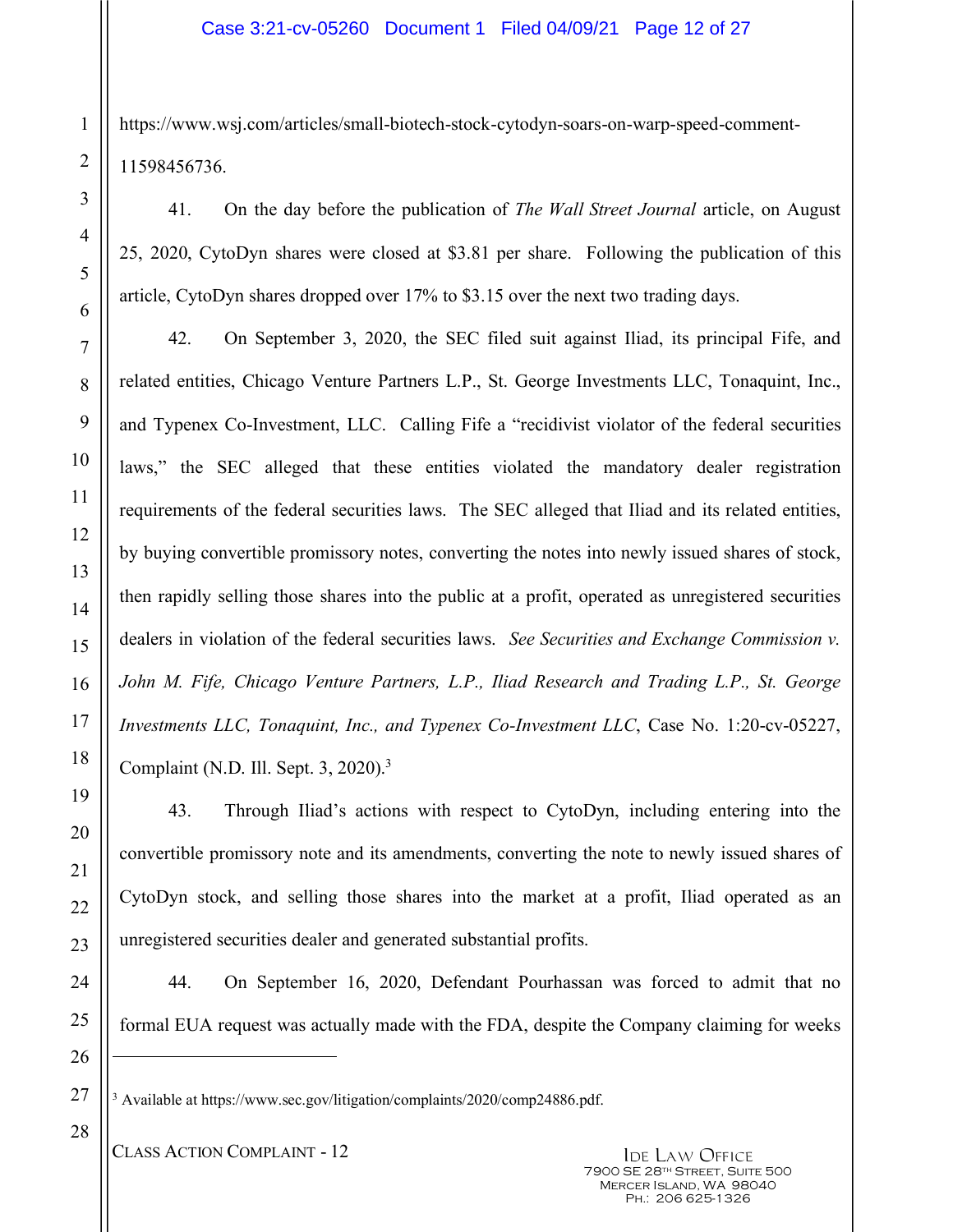that it had done so. Instead, Pourhassan stated that CytoDyn had asked only for the FDA's opinion, stating "we did not submit a formal letter to FDA saying we want to get Emergency Use Authorization. We asked them for their opinion and they were not positive about it. Their reasoning made a lot of sense to us." *See* Moon Kil Woong, *CytoDyn's Update Provides A Clear Path Towards Approval With Up-Listing Potential Still In The Cards*, TALKMARKETS (Sept. 18, 2020).

45. On September 17, 2020, CytoDyn was sued in the 11th Judicial Circuit for Miami-Date County, Florida by stock promoter Shift Media Lab for alleged failure to pay for its stock promotion services. Shift Media Lab vaguely alleged in its complaint that it was providing "services" for CytoDyn for three months at \$25,000 per month. Shift Media Lab was previously listed by CytoDyn in a disclosure statement to the OTCQB Venture Market as providing "Brand Awareness" for CytoDyn.

46. On November 10, 2020, CytoDyn entered into an amended \$28.5 million Secured Convertible Promissory Note with Fife's company, Streeterville Capital LLC, a related entity that was not specifically named in the SEC action against Iliad and Fife.

47. On November 10, 2020, the day of CytoDyn's further agreement with the Fife entity Streeterville Capital LLC, CytoDyn shares closed at \$2.02 per share, representing an approximate 80% decline from the Class Period high.

48. Through the end of 2020 and the beginning of 2021, CytoDyn continued to aggressively hype Leronlimab as a COVID-19 treatment. As CytoDyn shares were artificially inflated once again, on December 21, 2020, Defendant Mullholland sold over 1.1 million shares for over \$5.8 million in total proceeds. Thereafter, on December 28, 2020, Defendant Mullholland sold over 711,000 CytoDyn shares for over \$4.4 million in total proceeds.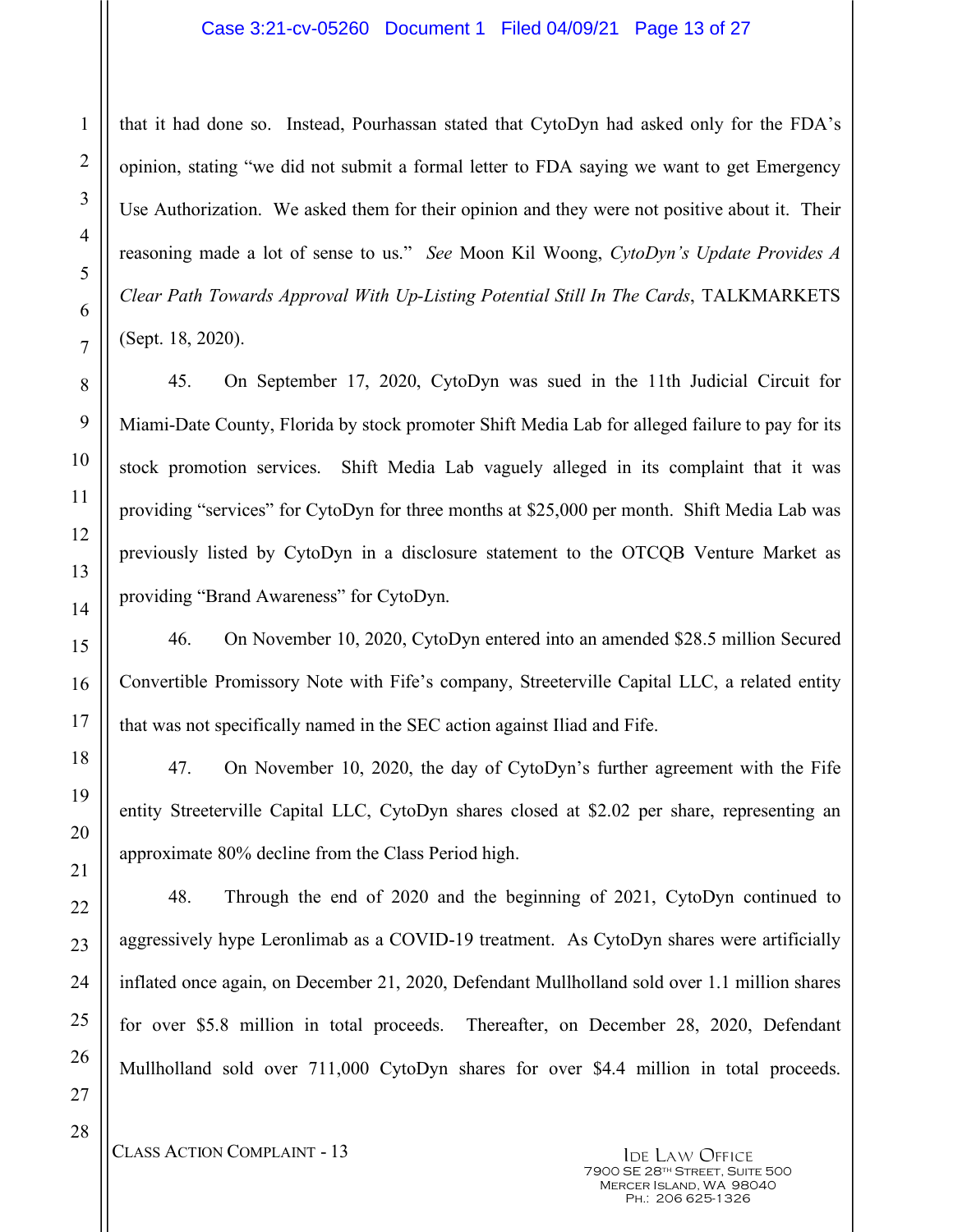Moreover, on February 5, 2021, Deborah Celeste Kelly, the wife of CytoDyn Chairman Scott Kelly, filed a Form 144 Notice of Proposed Sale of Securities and listed an "approximate date of sale" as February 1, 2021. The document lists a sale of over 350,000 shares for over \$2.5 million.

49. Beginning on the Friday after the close of trading on March 5, 2020, and continuing over the weekend, CytoDyn issued a flurry of press releases describing the results of Phase IIb/III data on Leronlimab. Hidden in press releases with titles like "CytoDyn to File Accelerated Rolling Review with MHRA and Interim Order (IO) with Health Canada for COVID-19" and "CytoDyn's Phase 3 Trial Demonstrates Safety, a 24% Reduction in Mortality and Faster Hospital Discharge for Mechanically Ventilated Critically Ill COVID-19 Patients Treated with Leronlimab," however, was a disclosure that the primary endpoint of the study lowering all-cause mortality at Day 28—was not statistically significant. CytoDyn announced that:

*Amongst all patients in mITT, the primary endpoint (all-cause mortality at Day 28) was not statistically significant.* When age adjustment was conducted, the primary endpoint was much closer to statistically significant value. Of note, the reduction of mortality in this population of 65 years and younger leronlimab arm had more than 30% less mortality than placebo and 9% less mortality in participants over 65.

With the age adjustment analysis in all other major secondary endpoints, there was consistent numerical superiority over the placebo group, with some secondary endpoints approaching statistical significance.

\* \* \*

50. Following the flurry of press releases, CytoDyn was accused of "massaging the data" and squeezing good news out of a failed study, the results of which CytoDyn reportedly sat on pending regulatory discussions. CytoDyn also focused in on a subgroup that accounted for 62 out of 384 patients enrolled in the CD12 trial and declared a survival benefit. While the

CLASS ACTION COMPLAINT - 14 IDE LAW OFFICE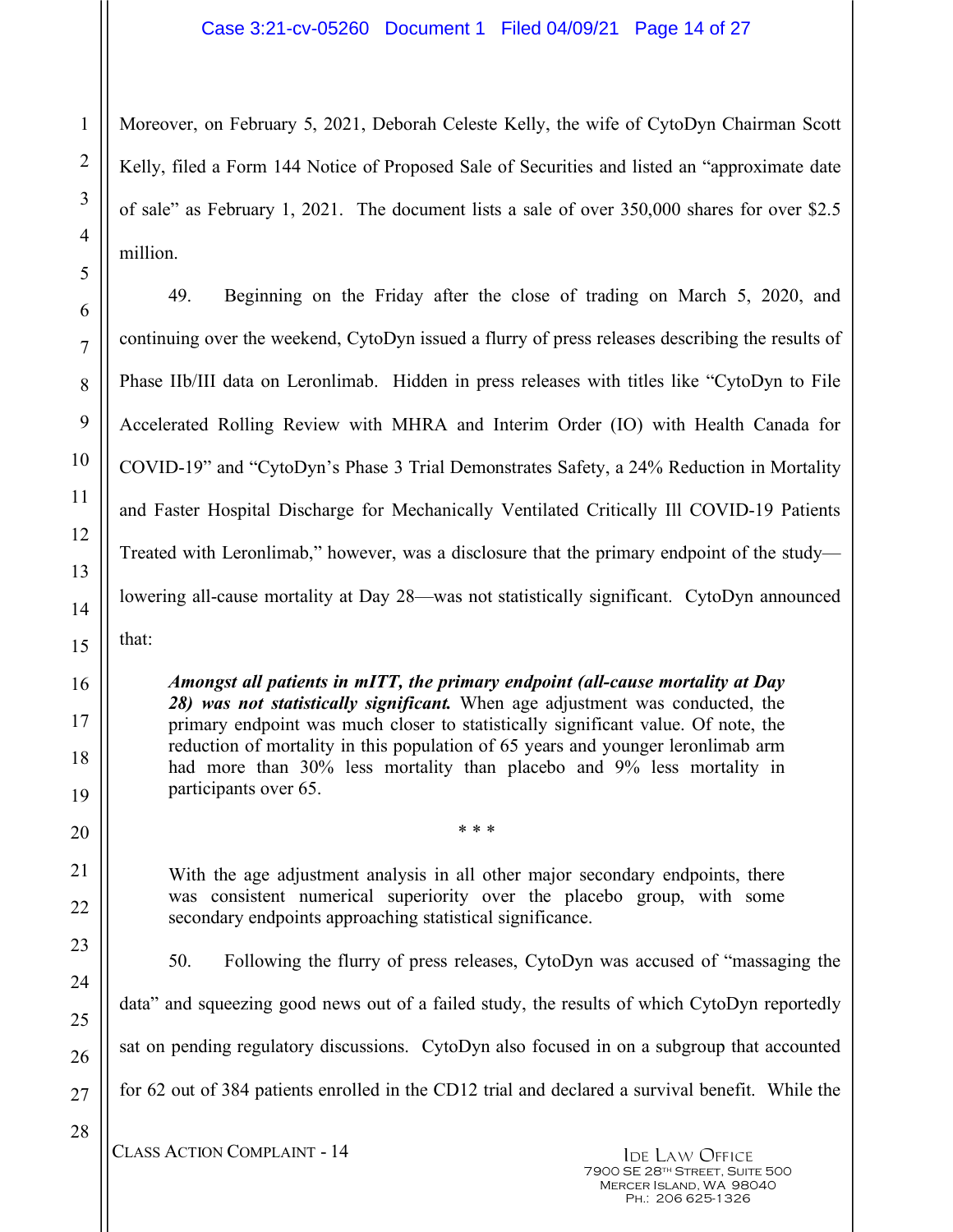### Case 3:21-cv-05260 Document 1 Filed 04/09/21 Page 15 of 27

trial involved severe to critically ill patients, the Company touted that mechanically ventilated, critically ill patients saw a 24% reduction in all cause-mortality between the Leronlimab and placebo arms, without breaking down the number of deaths in either group. *See* https://endpts.com/cytodyn-tries-to-squeeze-positive-news-out-of-a-failed-covid-19-study-andshares-take-a-beating/.

51. In the trading days that followed the release of the data, the price of CytoDyn shares plummeted. After closing at \$4.05 on March 5, 2021, CytoDyn shares dropped over 28% to close at \$2.91 on March 8, 2021. On March 9, 2021, CytoDyn shares dropped an additional 19% to close at \$2.35.

52. As a result of Defendants' wrongful acts and omissions, and the precipitous decline in the market value of the Company's securities, Plaintiff and the other Class members have suffered significant losses and damages.

### **PLAINTIFF'S CLASS ACTION ALLEGATIONS**

53. Plaintiff brings this action as a class action pursuant to Rules 23(a) and (b)(3) of the Federal Rules of Civil Procedure on behalf of a class consisting of all those who purchased or otherwise acquired CytoDyn securities during the Class Period and were damaged upon the revelation of the alleged corrective disclosure (the "Class"). Excluded from the Class are the Defendants named herein, the officers and directors of the Company, at all relevant times, members of their immediate families and their legal representatives, heirs, successors, or assigns, and any entity in which Defendants have or had a controlling interest.

54. The members of the Class are so numerous that joinder of all members is impracticable. Throughout the Class Period, CytoDyn securities were actively traded over the counter ("OTC") in the U.S. While the exact number of Class members is unknown to Plaintiff

CLASS ACTION COMPLAINT - 15 IDE LAW OFFICE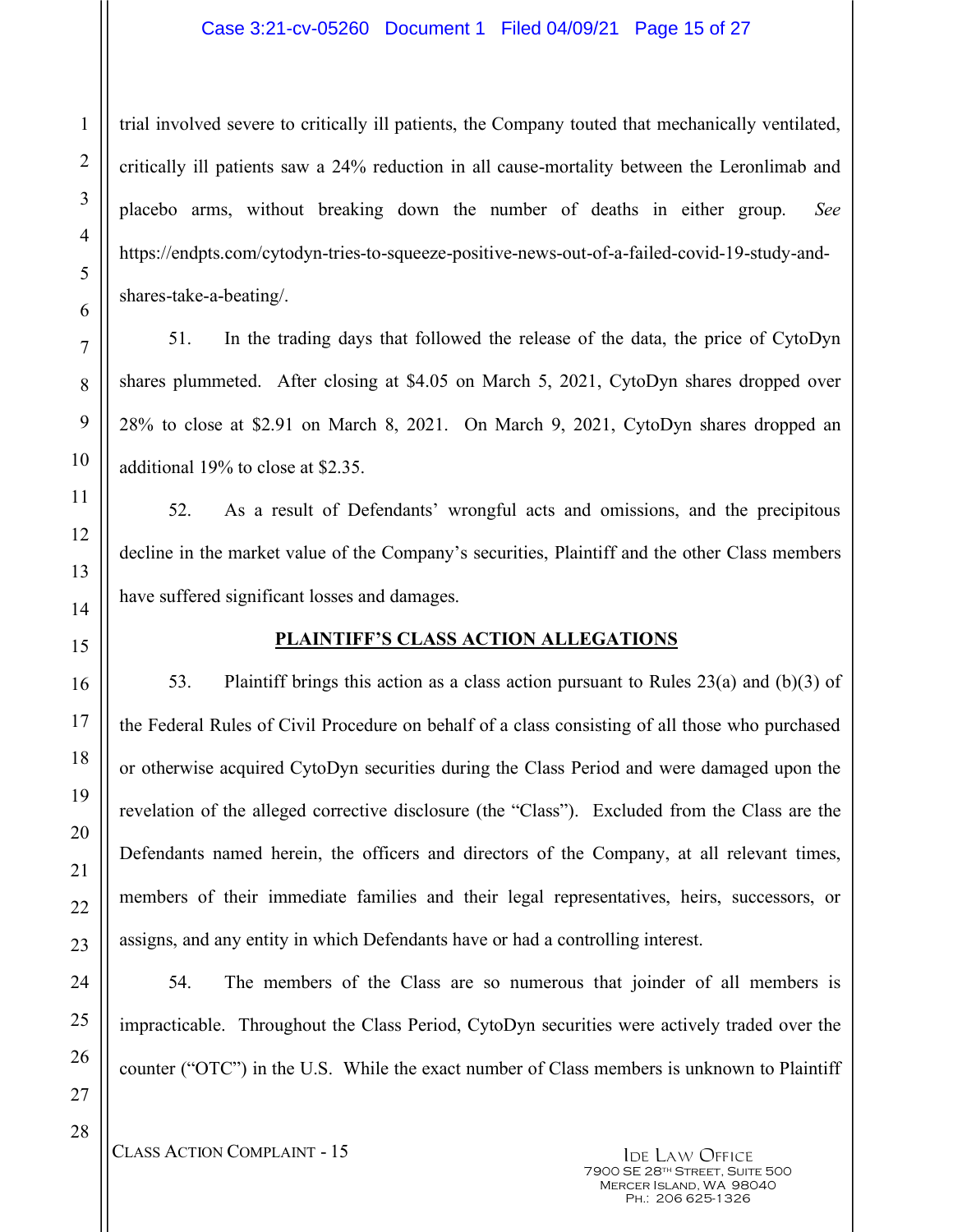### Case 3:21-cv-05260 Document 1 Filed 04/09/21 Page 16 of 27

at this time and can be ascertained only through appropriate discovery, Plaintiff believes that there are hundreds or thousands of members in the proposed Class. Record owners and other members of the Class may be identified from records maintained by CytoDyn or its transfer agent and/or OTC Markets and may be notified of the pendency of this action by mail, using the form of notice similar to that customarily used in securities class actions.

55. Plaintiff's claims are typical of the claims of the members of the Class, as all members of the Class are similarly affected by Defendants' wrongful conduct in violation of federal law that is complained of herein.

56. Plaintiff will fairly and adequately protect the interests of the members of the Class and has retained counsel competent and experienced in class and securities litigation. Plaintiff has no interests antagonistic to or in conflict with those of the Class.

57. Common questions of law and fact exist as to all members of the Class and predominate over any questions solely affecting individual members of the Class. Among the questions of law and fact common to the Class are:

- (a) whether the federal securities laws were violated by Defendants' acts as alleged herein;
- (b) whether statements made by Defendants to the investing public during the Class Period misrepresented material facts about the business, operations, and management of CytoDyn;
- (c) whether the Individual Defendants caused CytoDyn to issue false and misleading statements during the Class Period;
- (d) whether Defendants acted knowingly or recklessly in issuing false and misleading statements;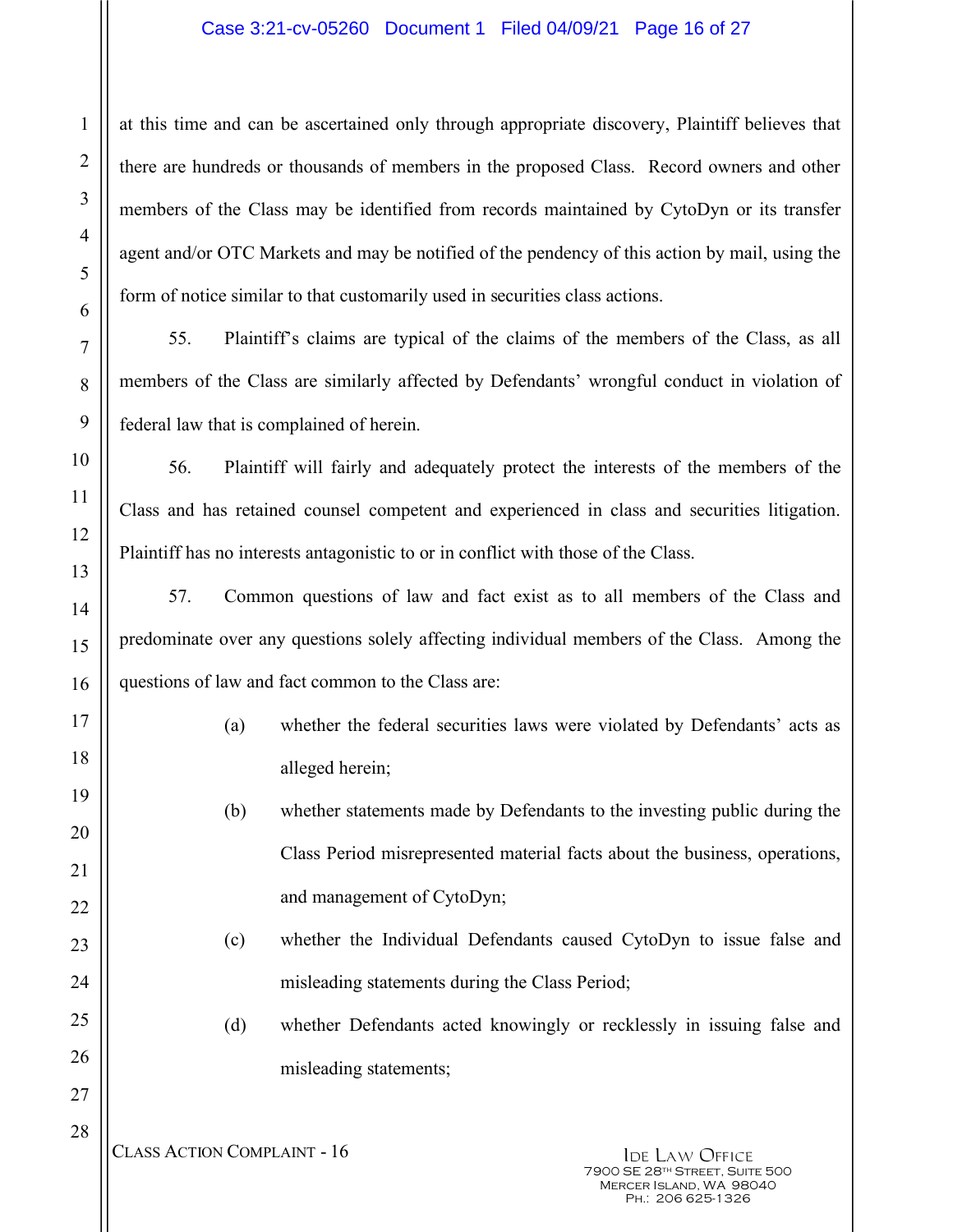- (e) whether the prices of CytoDyn securities during the Class Period were artificially inflated because of the Defendants' conduct complained of herein; and
- (f) whether the members of the Class have sustained damages and, if so, what is the proper measure of damages.

58. A class action is superior to all other available methods for the fair and efficient adjudication of this controversy, and joinder of all members is impracticable.

59. Furthermore, as the damages suffered by individual Class members may be relatively small, the expense and burden of individual litigation make it impossible for members of the Class to individually redress the wrongs done to them. There will be no difficulty in the management of this action as a class action.

## **PRESUMPTION OF RELIANCE**

60. Plaintiff will rely, in part, upon the presumption of reliance established by the fraud-on-the-market doctrine in that:

- (a) Defendants made public misrepresentations or failed to disclose material facts during the Class Period;
	- (b) the omissions and misrepresentations were material;
	- (c) CytoDyn securities are traded in an efficient market;
- (d) the Company's securities were liquid and traded with moderate to heavy volume during the Class Period;
	- (e) the Company's securities were traded OTC in the U.S.;
	- (f) the Company was covered by securities analysts;

1

2

3

4

5

6

7

8

9

10

11

12

13

14

15

16

17

18

19

20

21

22

23

24

25

26

27

28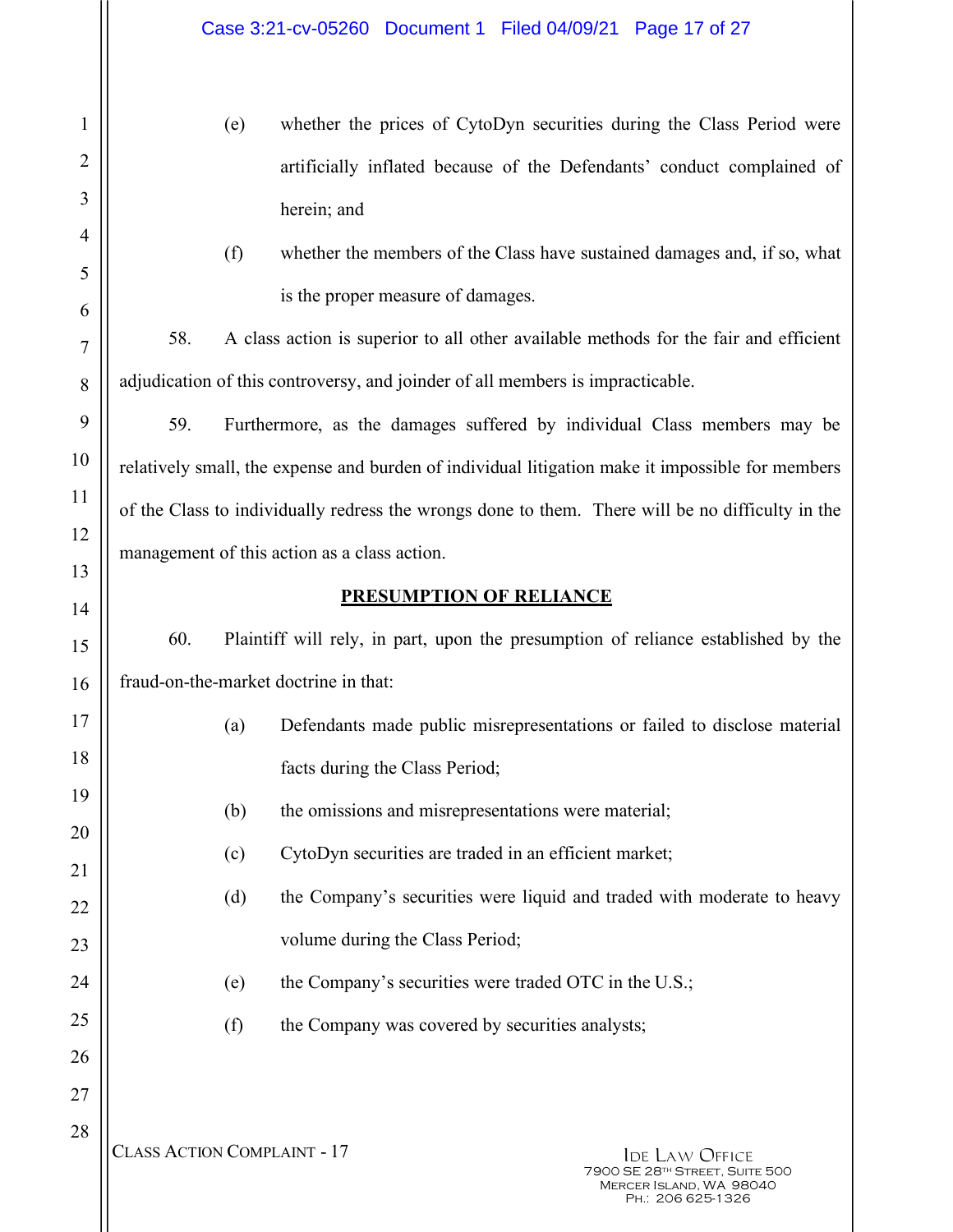| $\mathbf{1}$         |
|----------------------|
|                      |
|                      |
| 4                    |
| 5                    |
| 6                    |
| $\overline{7}$       |
| 8                    |
| 9                    |
| 10                   |
| 11                   |
| 1                    |
| 13                   |
| $1\overline{ }$<br>4 |
| 15                   |
| 16                   |
| $\frac{1}{7}$        |
| 18                   |
| 19                   |
| 20                   |
| $\overline{21}$      |
| 22                   |
| 23                   |
| 24                   |
| 25                   |
| 26                   |
| 27                   |
| 28                   |

(g) the misrepresentations and omissions alleged would tend to induce a reasonable investor to misjudge the value of the Company's securities; and

(h) Plaintiff and members of the Class purchased, acquired, and/or sold CytoDyn securities between the time the Defendants failed to disclose or misrepresented material facts and the time the true facts were disclosed without knowledge of the omitted or misrepresented facts.

61. Based upon the foregoing, Plaintiff and the members of the Class are entitled to a presumption of reliance upon the integrity of the market.

62. Alternatively, Plaintiff and the members of the Class are entitled to the presumption of reliance established by the Supreme Court in *Affiliated Ute Citizens of Utah v. United States*, 406 U.S. 128 (1972), as Defendants omitted material information in their Class Period statements in violation of a duty to disclose such information, as detailed above.

### **COUNT I**

## **(Violations of Section 10(b) of the Exchange Act and Rule 10b-5 Promulgated Thereunder Against All Defendants)**

63. Plaintiff repeats and realleges each and every allegation contained above as if fully set forth herein.

64. This Count is asserted against Defendants and is based upon Section 10(b) of the Exchange Act, 15 U.S.C. § 78j(b), and Rule 10b-5 promulgated thereunder by the SEC.

65. During the Class Period, Defendants engaged in a plan, scheme, conspiracy, and course of conduct pursuant to which they knowingly or recklessly engaged in acts, transactions, practices, and courses of business that operated as a fraud and deceit upon Plaintiff and the other members of the Class; made various untrue statements of material facts and omitted to state material facts necessary in order to make the statements made, in light of the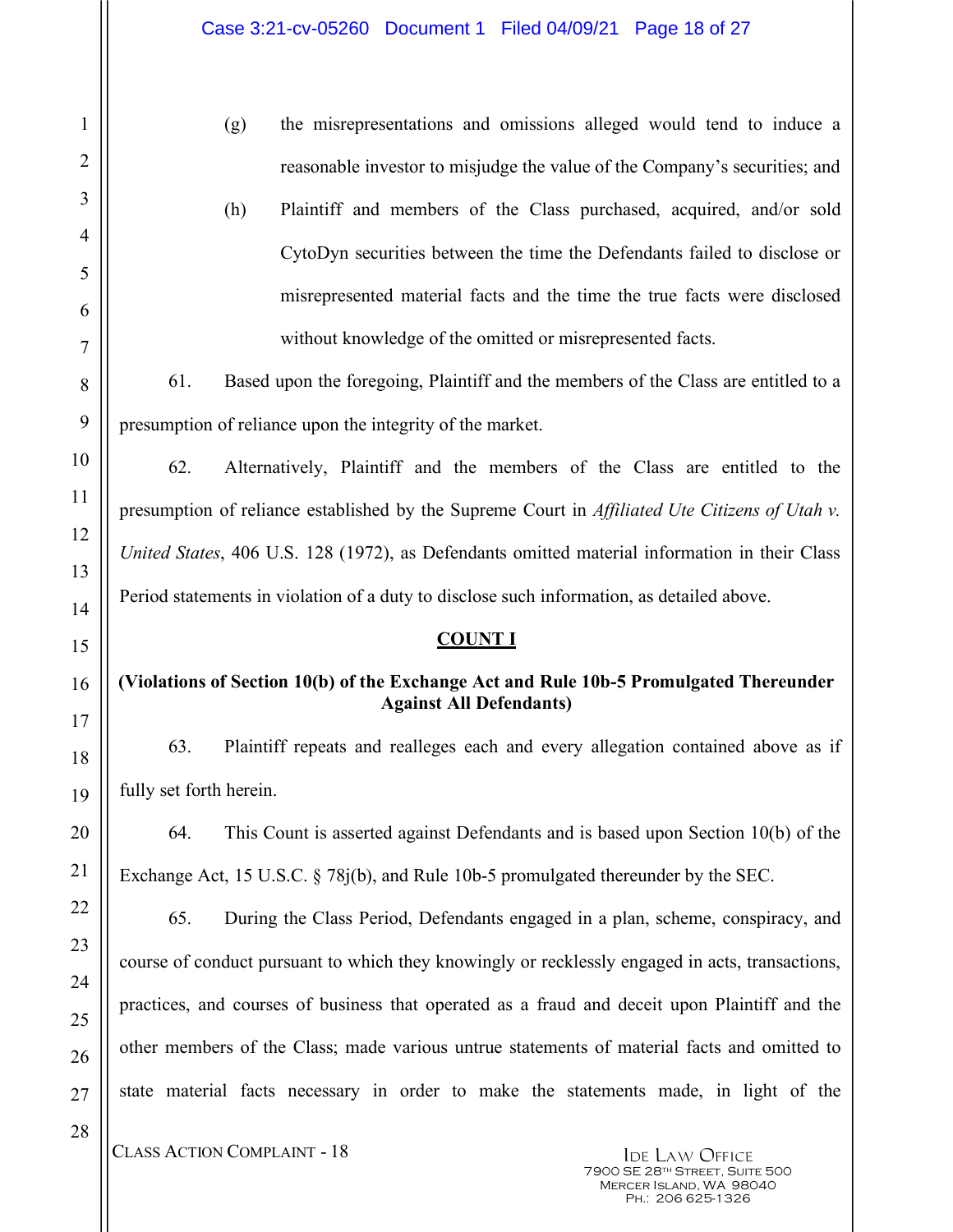#### Case 3:21-cv-05260 Document 1 Filed 04/09/21 Page 19 of 27

circumstances under which they were made, not misleading; and employed devices, schemes, and artifices to defraud in connection with the purchase and sale of securities.

66. Such scheme was intended to, and, throughout the Class Period, did: (i) deceive the investing public, including Plaintiff and other Class members, as alleged herein; (ii) artificially inflate and maintain the market price of CytoDyn securities; and (iii) cause Plaintiff and other members of the Class to purchase or otherwise acquire CytoDyn securities at artificially inflated prices. In furtherance of this unlawful scheme, plan, and course of conduct, Defendants, and each of them, took the actions set forth herein.

67. Pursuant to the above plan, scheme, conspiracy, and course of conduct, each of the Defendants participated directly or indirectly in the preparation and/or issuance of the annual reports, SEC filings, press releases, and other statements and documents, as described above, including statements made to securities analysts and the media, that were designed to influence the market for CytoDyn securities. Such reports, filings, releases, and statements were materially false and misleading in that they failed to disclose material adverse information and misrepresented the truth about CytoDyn's business and operations.

68. By virtue of their positions at CytoDyn, Defendants had actual knowledge of the materially false and misleading statements and material omissions alleged herein and intended thereby to deceive Plaintiff and the other members of the Class. In the alternative, Defendants acted with reckless disregard for the truth in that they failed or refused to ascertain and disclose such facts as would reveal the materially false and misleading nature of the statements made, although such facts were readily available to Defendants. Said acts and omissions of Defendants were committed willfully or with reckless disregard for the truth. In addition, each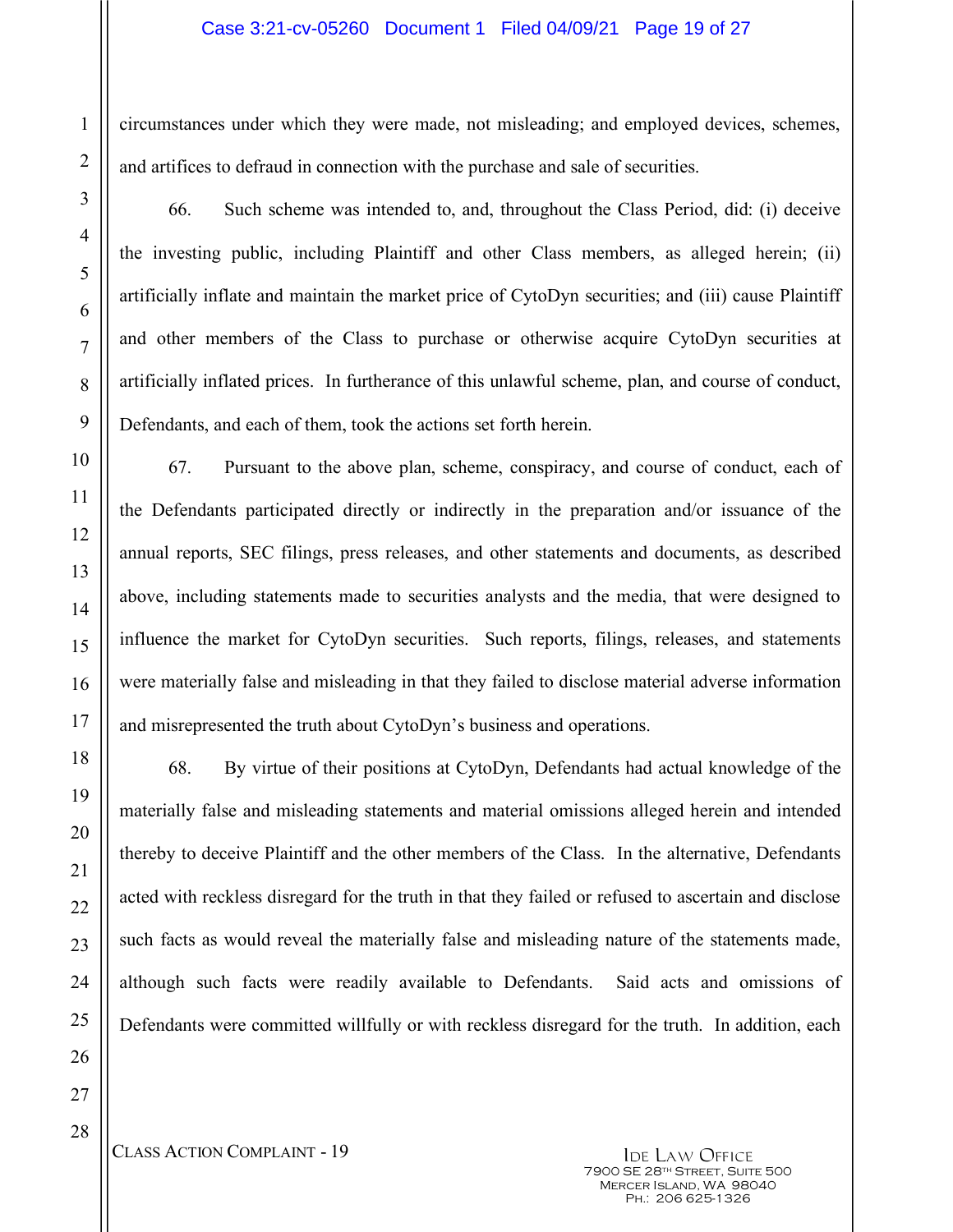#### Case 3:21-cv-05260 Document 1 Filed 04/09/21 Page 20 of 27

Defendant knew or recklessly disregarded that material facts were being misrepresented or omitted, as described above.

69. Information showing that Defendants acted knowingly or with reckless disregard for the truth is peculiarly within Defendants' knowledge and control. As a senior manager and/or director of CytoDyn, Defendant Pourhassan had knowledge of the details of CytoDyn's internal affairs.

70. Defendant Pourhassan is liable both directly and indirectly for the wrongs complained of herein. Because of his position of control and authority, Defendant Pourhassan was able to, and did, directly or indirectly, control the content of the statements of CytoDyn. As an officer and/or director of a publicly held company, Defendant Pourhassan had a duty to disseminate timely, accurate, truthful, and complete information with respect to CytoDyn's businesses, operations, future financial condition, and future prospects. As a result of the dissemination of the aforementioned false and misleading reports, releases, and public statements, the market price of CytoDyn securities was artificially inflated throughout the Class Period. In ignorance of the adverse facts concerning CytoDyn's business and financial condition, which were concealed by Defendants, Plaintiff and other members of the Class purchased or otherwise acquired CytoDyn securities at artificially inflated prices and relied upon the price of the securities, the integrity of the market for the securities, and/or statements disseminated by Defendants, and were damaged thereby.

71. During the Class Period, CytoDyn securities were traded on an active and efficient market. Plaintiff and the other members of the Class, relying on the materially false and misleading statements described herein, which the Defendants made, issued, or caused to be disseminated, or relying upon the integrity of the market, purchased or otherwise acquired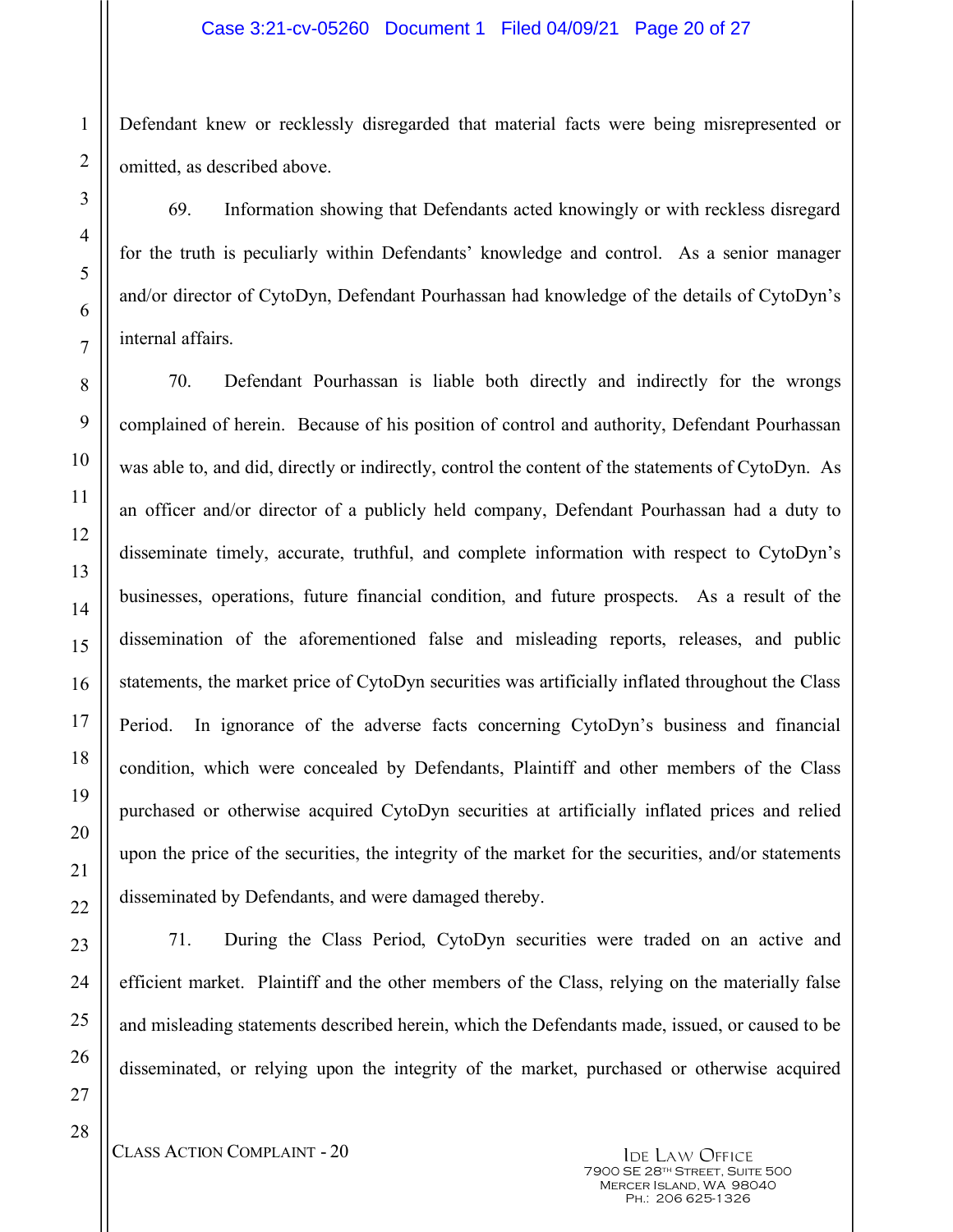### Case 3:21-cv-05260 Document 1 Filed 04/09/21 Page 21 of 27

CytoDyn securities at prices artificially inflated by Defendants' wrongful conduct. Had Plaintiff and the other members of the Class known the truth, they would not have purchased or otherwise acquired said securities, or would not have purchased or otherwise acquired them at the inflated prices that were paid. At the time of the purchases and/or acquisitions by Plaintiff and the Class, the true value of CytoDyn securities was substantially lower than the prices paid by Plaintiff and the other members of the Class. The market price of CytoDyn securities declined sharply upon public disclosure of the facts alleged herein, to the injury of Plaintiff and Class members.

72. By reason of the conduct alleged herein, Defendants have knowingly or recklessly, directly or indirectly, violated Section 10(b) of the Exchange Act and Rule 10b-5 promulgated thereunder by the SEC.

73. As a direct and proximate result of Defendants' wrongful conduct, Plaintiff and other members of the Class suffered damages in connection with their respective purchases, acquisitions, and sales of the Company's securities during the Class Period, upon the disclosure that the Company had been disseminating misleading financial statements to the investing public.

#### **COUNT II**

## **(Violations of Section 20(a) of the Exchange Act Against the Individual Defendants)**

74. Plaintiff repeats and realleges each and every allegation contained in the foregoing paragraphs as if fully set forth herein.

75. During the Class Period, the Individual Defendants participated in the operation and management of CytoDyn and conducted and participated, directly and indirectly, in the conduct of CytoDyn's business affairs. Because of their senior positions, the Individual

CLASS ACTION COMPLAINT - 21 IDE LAW OFFICE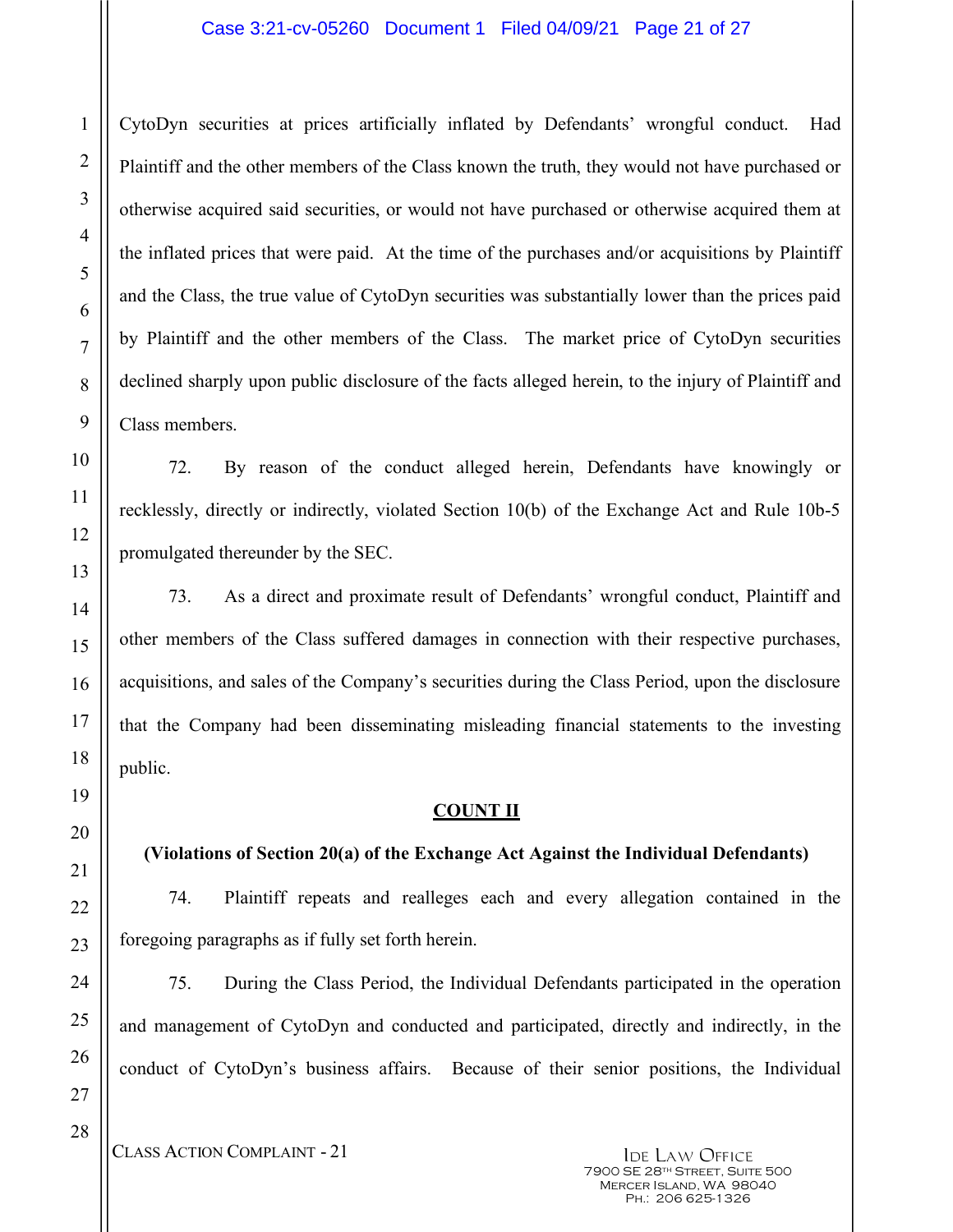Defendants knew the adverse non-public information about CytoDyn's current financial position and future business prospects.

76. As an officer and/or director of a publicly owned company, Defendant Pourhassan had a duty to disseminate accurate and truthful information, with respect to CytoDyn's business practices, and promptly correct any public statements issued by CytoDyn that had become materially false or misleading.

77. Because of his position of control and authority as a senior director or officer and executive team member, Defendant Pourhassan was able to, and did, control the contents of the various reports, press releases, and public filings that CytoDyn disseminated in the marketplace during the Class Period concerning the Company's business, operational, and disclosure policies. Throughout the Class Period, Defendant Pourhassan exercised his power and authority to cause CytoDyn to engage in the wrongful acts complained of herein. Defendant Pourhassan, therefore, was a "controlling person" of CytoDyn within the meaning of Section 20(a) of the Exchange Act. In this capacity, Defendant Pourhassan participated in the unlawful conduct alleged herein that artificially inflated the market price of CytoDyn securities.

78. Defendant Pourhassan, therefore, acted as a controlling person of CytoDyn. By reason of his senior management position and/or being a director of CytoDyn, Defendant Pourhassan had the power to direct the actions of, and exercised the same, to cause CytoDyn to engage in the unlawful acts and conduct complained of herein. Defendant Pourhassan exercised control over the general operations of CytoDyn and possessed the power to control the specific activities that comprise the primary violations about which Plaintiff and the other members of the Class complain.

1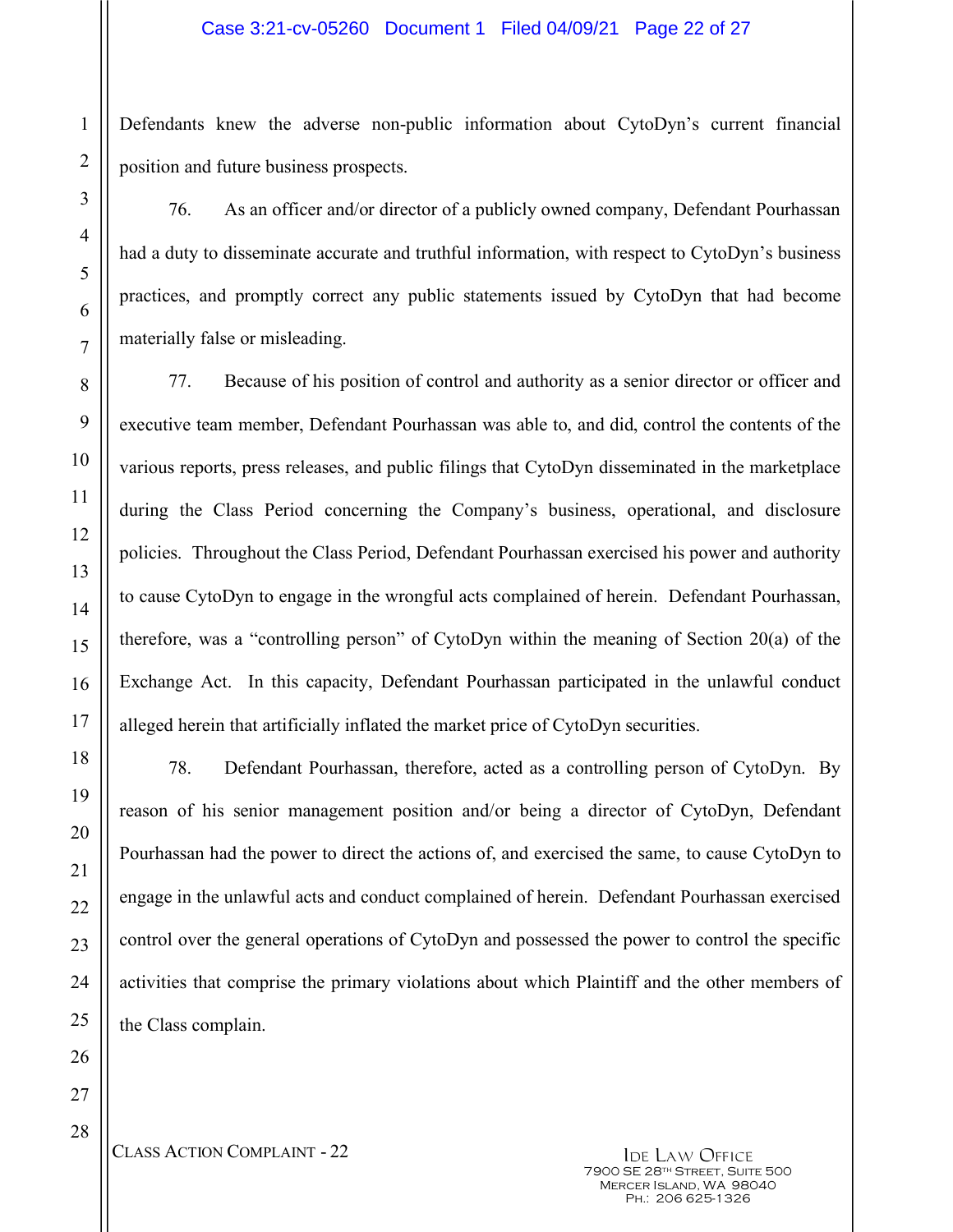79. As the CFO of a publicly owned company, Defendant Mulholland had a duty to disseminate accurate and truthful information, with respect to CytoDyn's business practices, and promptly correct any public statements issued by CytoDyn that had become materially false or misleading.

80. Because of his position of control and authority as CFO, Defendant Mulholland was able to, and did, control the contents of the various reports, press releases, and public filings that CytoDyn disseminated in the marketplace during the Class Period concerning the Company's business, operational, and disclosure policies. Throughout the Class Period, Defendant Mulholland exercised his power and authority to cause CytoDyn to engage in the wrongful acts complained of herein. Defendant Mulholland, therefore, was a "controlling person" of CytoDyn within the meaning of Section 20(a) of the Exchange Act. In this capacity, Defendant Mulholland participated in the unlawful conduct alleged herein that artificially inflated the market price of CytoDyn securities.

81. Defendant Mulholland, therefore, acted as controlling person of CytoDyn. By reason of his senior management position at CytoDyn, Defendant Mulholland had the power to direct the actions of, and exercised the same, to cause CytoDyn to engage in the unlawful acts and conduct complained of herein. Defendant Mulholland exercised control over the general operations of CytoDyn and possessed the power to control the specific activities that comprise the primary violations about which Plaintiff and the other members of the Class complain.

82. By reason of the above conduct, the Individual Defendants are liable pursuant to Section 20(a) of the Exchange Act for the violations committed by CytoDyn.

## **PRAYER FOR RELIEF**

WHEREFORE, Plaintiff prays for judgment and relief as follows: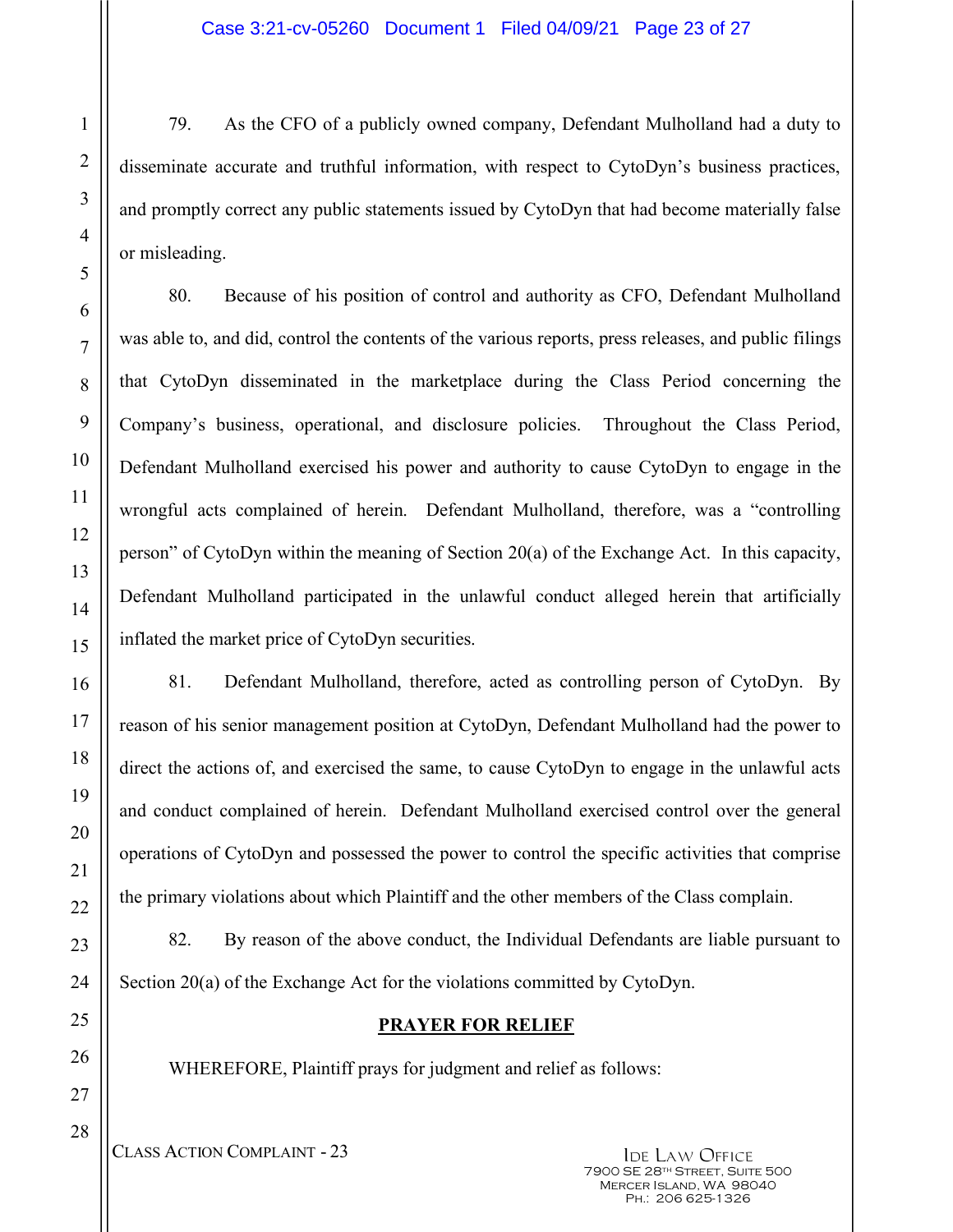| Case 3:21-cv-05260 Document 1 Filed 04/09/21 Page 24 of 27 |  |  |  |
|------------------------------------------------------------|--|--|--|
|------------------------------------------------------------|--|--|--|

| $\mathbf{1}$   | A.                                                                                            |                                    | Determining that the instant action may be maintained as a class action under                           |
|----------------|-----------------------------------------------------------------------------------------------|------------------------------------|---------------------------------------------------------------------------------------------------------|
| $\overline{2}$ | Federal Rule of Civil Procedure 23 and certifying Plaintiff as Class Representative;          |                                    |                                                                                                         |
| 3              | <b>B.</b><br>Requiring Defendants to pay damages sustained by Plaintiff and the Class by      |                                    |                                                                                                         |
| $\overline{4}$ | reason of the acts and transactions alleged herein;                                           |                                    |                                                                                                         |
| 5              | $C_{\cdot}$<br>Awarding Plaintiff and the other members of the Class prejudgment and post-    |                                    |                                                                                                         |
| 6              | judgment interest, as well as their reasonable attorneys' fees, expert fees, and other costs; |                                    |                                                                                                         |
| 7              | Granting Plaintiff leave to amend its Complaint to conform to the evidence; and               |                                    |                                                                                                         |
| 8              | D.                                                                                            |                                    |                                                                                                         |
| 9              | Ε.                                                                                            |                                    | Awarding such other and further relief as this Court may deem just and proper.                          |
| 10<br>11       |                                                                                               |                                    | <b>JURY TRIAL DEMANDED</b>                                                                              |
| 12             | Plaintiff hereby demands a trial by jury.                                                     |                                    |                                                                                                         |
| 13             | Dated: April 9, 2021                                                                          |                                    | <b>IDE LAW OFFICE</b>                                                                                   |
| 14             |                                                                                               |                                    |                                                                                                         |
| 15             |                                                                                               |                                    | s/Matthew J. Ide, WSBA No. 26002<br>Matthew J. Ide, WSBA No. 26002                                      |
| 16             |                                                                                               |                                    | 7900 SE 28th Street, Suite 500<br>Mercer Island, WA 98050                                               |
| 17             |                                                                                               |                                    | Tel. (206) 625-1326<br>email: mjide@yahoo.com                                                           |
| 18             |                                                                                               |                                    | POMERANTZ LLP                                                                                           |
| 19             |                                                                                               |                                    | Jeremy A. Lieberman<br>( <i>pro hac vice</i> application forthcoming)                                   |
| 20             |                                                                                               |                                    | J. Alexander Hood II                                                                                    |
| 21             |                                                                                               |                                    | ( <i>pro hac vice</i> application forthcoming)<br>James M. LoPiano                                      |
| 22             |                                                                                               |                                    | ( <i>pro hac vice</i> application forthcoming)<br>600 Third Avenue                                      |
| 23             |                                                                                               |                                    | New York, New York 10016<br>Telephone: (212) 661-1100                                                   |
| 24             |                                                                                               |                                    | Facsimile: (212) 661-8665<br>jalieberman@pomlaw.com                                                     |
| 25             |                                                                                               |                                    | ahood@pomlaw.com                                                                                        |
| 26             |                                                                                               |                                    | jlopiano@pomlaw.com                                                                                     |
| 27             |                                                                                               |                                    |                                                                                                         |
| 28             |                                                                                               | <b>CLASS ACTION COMPLAINT - 24</b> | <b>IDE LAW OFFICE</b><br>7900 SE 28TH STREET, SUITE 500<br>MERCER ISLAND, WA 98040<br>PH.: 206 625-1326 |